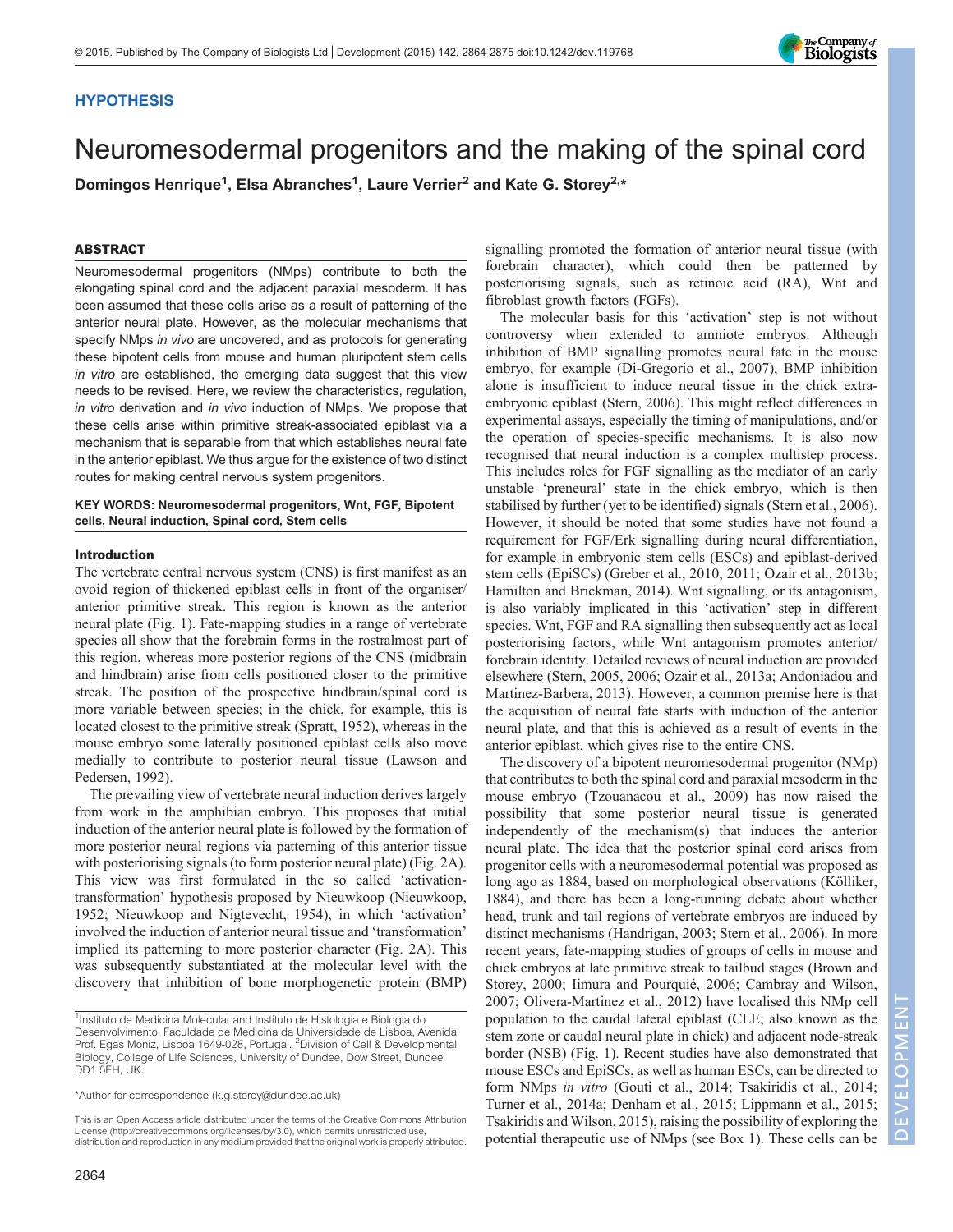<span id="page-1-0"></span>

Fig. 1. Key features of the developing CNS and neuromesodermal progenitors in the embryo. Schematics of E7.5 (A) and E8.5 (B) mouse embryos indicating cell populations that give rise to the CNS. At E7.5, the anterior neural plate (ANP) consists of prospective forebrain (FB), midbrain (MB), hindbrain (HB) and some anterior spinal cord (aSC) progenitors; more posterior spinal cord arises from neuromesodermal progenitors (NMps; red/ green), which are located in the node-streak border (NSB) in the anterior primitive streak (PS; brown) and in the adjacent caudal lateral epiblast (CLE; light grey). At E8.5, NMps have given rise to new neural progenitors (Np; green), which contribute to the CLE (light grey) and then the preneural tube (PNT; dark grey), and to new mesoderm progenitors (Mp; red), which contribute to presomitic mesoderm (PSM; brown). The rostralmost position reported for Nps generated by NMps is the ventral region of the anterior spinal cord approximately at the level of somite 6 (S6).

passaged to some extent, and establishment of in vitro derivation protocols has facilitated their characterisation, allowing genomescale analyses and their ready manipulation. Indeed, NMps derived from a critical mass of ESC-derived epiblast-like cells can form a 'gastruloid' that produces both a neural and an emerging mesodermal cell population ([Turner et al., 2014a](#page-10-0),[b; van den Brink](#page-10-0) [et al., 2014\)](#page-10-0), lending support to the idea that NMps persist during body axis elongation, providing new neural and mesodermal tissues over an extended period.

Clearly, the existence of NMps challenges traditional notions of the formation of three germ layers (ectoderm, mesoderm and endoderm) and subsequent neural cell fate assignment from within the ectoderm. In the prevailing view of neural induction, NMps are derived from the anterior neural plate, and the setting aside of these cells from within this neuroepithelium might then be considered a patterning event dependent on prior formation of anterior neural tissue ([Fig. 2A](#page-2-0)). An alternative hypothesis proposed here [\(Fig. 2B](#page-2-0)) is that the induction of NMps close to and within the primitive streak involves a distinct step that is independent of the formation of anterior neural tissue.

Here, we review the evidence for NMps, focusing largely on data from amniote embryos, and consider their molecular characteristics

and the signals that induce them *in vivo* and *in vitro*. We also evaluate experiments in the embryo, which suggest that anterior and posterior neural tissue can form independently. Finally, we review lineage data and gene regulatory interactions to speculate on the point at which anterior-posterior pattern and neural fate are established in the early epiblast and how this relates to the induction of NMps.

## Evidence for NMps

The most compelling evidence for dual-fated NMps comes from a retrospective clonal lineage analysis carried out in the elongating mouse embryo ([Tzouanacou et al., 2009\)](#page-10-0). This study exploited the random labelling of single cells that takes place when a mutant *laacZ* transgene reverts at low frequency to a functional *lacZ* gene, the expression of which marks the single revertant cell and all its progeny (constituting a clone) ([Bonnerot and Nicolas, 1993\)](#page-9-0). The analysis of labelled clones revealed the existence of cell lineages that contribute to both paraxial mesoderm and the spinal cord, and that also include cells located in the E10.5 chordoneural hinge, the only tailbud cell population with self-renewing properties ([Cambray](#page-9-0) [and Wilson, 2007](#page-9-0); [McGrew et al., 2008\)](#page-10-0). This suggests that individual cells (NMps) are retained posteriorly (in the tailbud) and generate cells that can contribute to neural or mesodermal lineages as the body axis extends. However, some other clones containing neural and mesodermal cells lacked labelled cells in the chordoneural hinge. This indicates that NMps have a tendency to differentiate and, for this reason, these cells may be most accurately referred to as long-term NMps rather than neuromesodermal or axial stem cells ([Tzouanacou et al., 2009\)](#page-10-0). Indeed, the number of neural/ mesodermal clones found in embryos assessed at different stages of development (gastrulation, organogenesis and tailbud stages) varied, with more clones at the organogenesis stage (E8.5), when the trunk is being generated [\(Tzouanacou et al., 2009](#page-10-0)). One interpretation of these findings is that NMps are an evolving cell population that arises early in development and which increases and then decreases during the generation of the body axis.

Retrospective clonal analysis does not directly indicate the location of NMps in the embryo. However, fate-mapping studies in which small groups of cells were labelled have helped to identify regions where NMps may reside in the embryo. In the chick, dye labelling of groups of one to three cells in the CLE identified a region close to the primitive streak that is able to contribute to both neural and mesodermal lineages at early somite stages ([Brown](#page-9-0) [and Storey, 2000\)](#page-9-0). Labelling cells in a similar position by electroporation of plasmids driving fluorescent protein expression in chick embryos confirmed this finding ([Iimura and Pourquié,](#page-9-0) [2006\)](#page-9-0). In the mouse embryo, grafting GFP-expressing cells of the NSB to the same position in wild-type embryos further confirmed this region of the primitive streak, as well as the CLE, as a site containing cells that are able to contribute to neural and mesodermal lineages ([Cambray and Wilson, 2007\)](#page-9-0). However, NSB-derived cells additionally contributed to notochord, and studies of both mouse and chick embryos in which single cells were dye labelled in the node have demonstrated that individual cells can contribute to multiple lineages, including to paraxial mesoderm and neural tissue or to paraxial mesoderm and notochord, as well as to notochord alone [\(Selleck and Stern, 1991;](#page-10-0) [Forlani et al., 2003;](#page-9-0) [Wilson](#page-11-0) [et al., 2009](#page-11-0)). The mouse NSB therefore appears to be a more heterogeneous population than the CLE.

Further persuasive evidence for the existence of NMps comes from the ability to derive cells with these characteristics from pluripotent stem cells via the approach of in vitro differentiation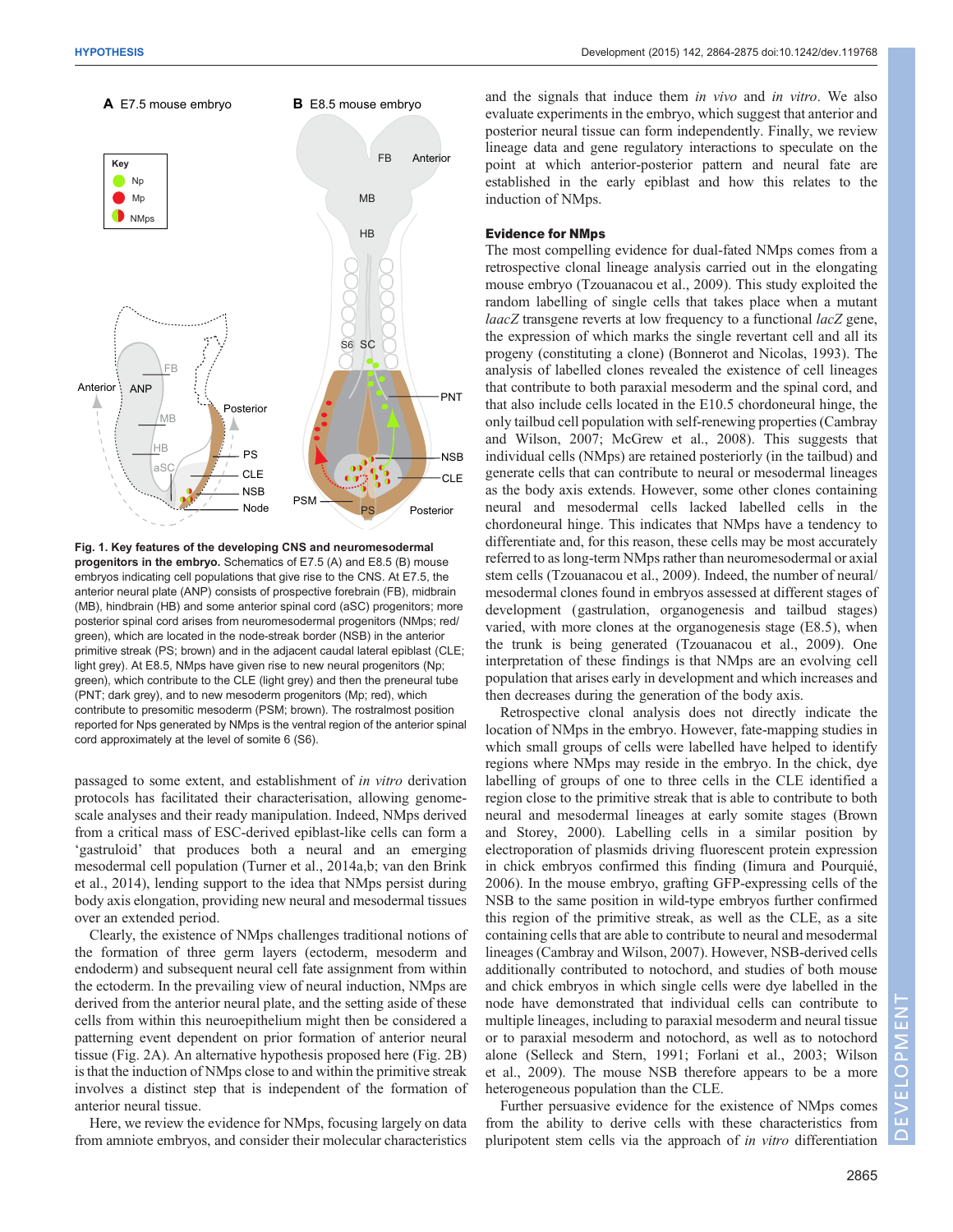<span id="page-2-0"></span>

#### Fig. 2. Comparison of neural induction models.

(A) Prevailing view of vertebrate neural induction based on work in the amphibian embryo. This model, derived from Nieuwkoop's 'activation-transformation' hypothesis, involves the induction of an initial anterior neural plate that is subsequently regionalised by posteriorising signals to form posterior neural plate. (B) Proposed view of neural induction involving a dual origin of neural progenitors. In this model, epiblast cells (which in chick may have entered an unstable 'preneural' state, indicated by the asterisk) acquire neural fate either in the anterior neural plate (which is then progressively subdivided as proposed by Nieuwkoop) or via the induction of primitive streak-associated neuromesodermal progenitors (NMps), which contribute progenitors to anterior and posterior spinal cord and to flanking presomitic mesoderm (see text for details).

Forebrain Midbrain Hindbrain, Posterior Presomitic anterior anterior<br>spinal cord spinal cord mesoderm Forebrain Midbrain Hindbrain Spinal cord

(discussed in detail below). Recent work using this approach also provides evidence strongly suggesting that single cells with the molecular hallmarks of NMps can give rise to clones containing both neural and mesodermal progenitors ([Tsakiridis and Wilson,](#page-10-0) [2015](#page-10-0)).

# Defining NMps

Unique molecular markers for NMps are currently lacking. In recent studies, however, co-expression of the early mesodermal marker

#### Box 1. Potential applications of NMps

The in vitro derivation of NMps opens up a new experimental paradigm for studying the cellular and molecular basis of tissue generation. For example, in vitro derived NMps have already been used to define the scale and configuration of cell populations required for tissue selforganisation and generation (Baillie-Johnson et al., 2014; [van den Brink](#page-10-0) [et al., 2014\)](#page-10-0). The use of NMps derived from human pluripotent cells in this context might also advance tissue engineering for therapeutic purposes. For example, NMps might prove particularly relevant for cellbased therapies as they passage poorly and differentiate quickly, and so present a low tumour formation risk. NMps may also be used to generate specific neuronal cell types with which to model spinal cord circuit development, such as lumbar motor neurons. Related to this, these in vitro approaches might facilitate the development of novel in vitro disease models, which can be used to analyse disease pathology and for small molecule screening. Finally, NMps derived in vitro from human cells will facilitate investigation of the fundamental biology of human spinal cord development.

brachyury (T/Bra) and the neural progenitor marker Sox2 has been used to identify these cells in the epiblast associated with the primitive streak [\(Fig. 3\)](#page-3-0). In mouse embryos, Bra/Sox2 coexpression in the CLE/NSB at E8.5 appears to correlate with the position of NMps, as determined by fate-mapping experiments in which defined cell groups from GFP-expressing embryos are transplanted to wild-type embryos [\(Tsakiridis et al., 2014\)](#page-10-0). Furthermore, genetic fate-mapping of Bra-expressing cells (using Bra-Cre lines) has indicated that these cells contribute significantly to the spinal cord (see below), confirming that Bra is indeed expressed in cells with neural potential, in addition to its wellknown expression in prospective mesoderm ([Perantoni et al., 2005](#page-10-0); [Anderson et al., 2013](#page-8-0); [Imuta et al., 2013](#page-9-0); [Chalamalasetty et al.,](#page-9-0) [2014; Garriock et al., 2015\)](#page-9-0).

In the NMp-containing epiblast region, Sox2 expression is driven by a unique enhancer element (termed N1), which, importantly, is distinct from that (N2) promoting Sox2 expression in ESCs and subsequently in the anterior epiblast ([Uchikawa et al., 2003](#page-10-0); [Iwafuchi-Doi et al., 2011, 2012](#page-9-0)). In the mouse embryo, a transition from N2 to N1 enhancer activity in cells close to the primitive streak appears to mark the epiblast cell population that will form the posterior nervous system/CLE [\(Takemoto et al., 2006;](#page-10-0) [Iwafuchi-](#page-9-0)[Doi et al., 2011](#page-9-0), [2012](#page-9-0)). However, it should be noted that the N1 enhancer is first activated along the primitive streak and its activation domain then spreads laterally into the CLE ([Yoshida](#page-11-0) [et al., 2014\)](#page-11-0). It is also apparent that, although all CLE cells express Sox2, only a subset co-express Sox2 and Bra in this region, indicating that N1 enhancer activity is not unique to NMps. Other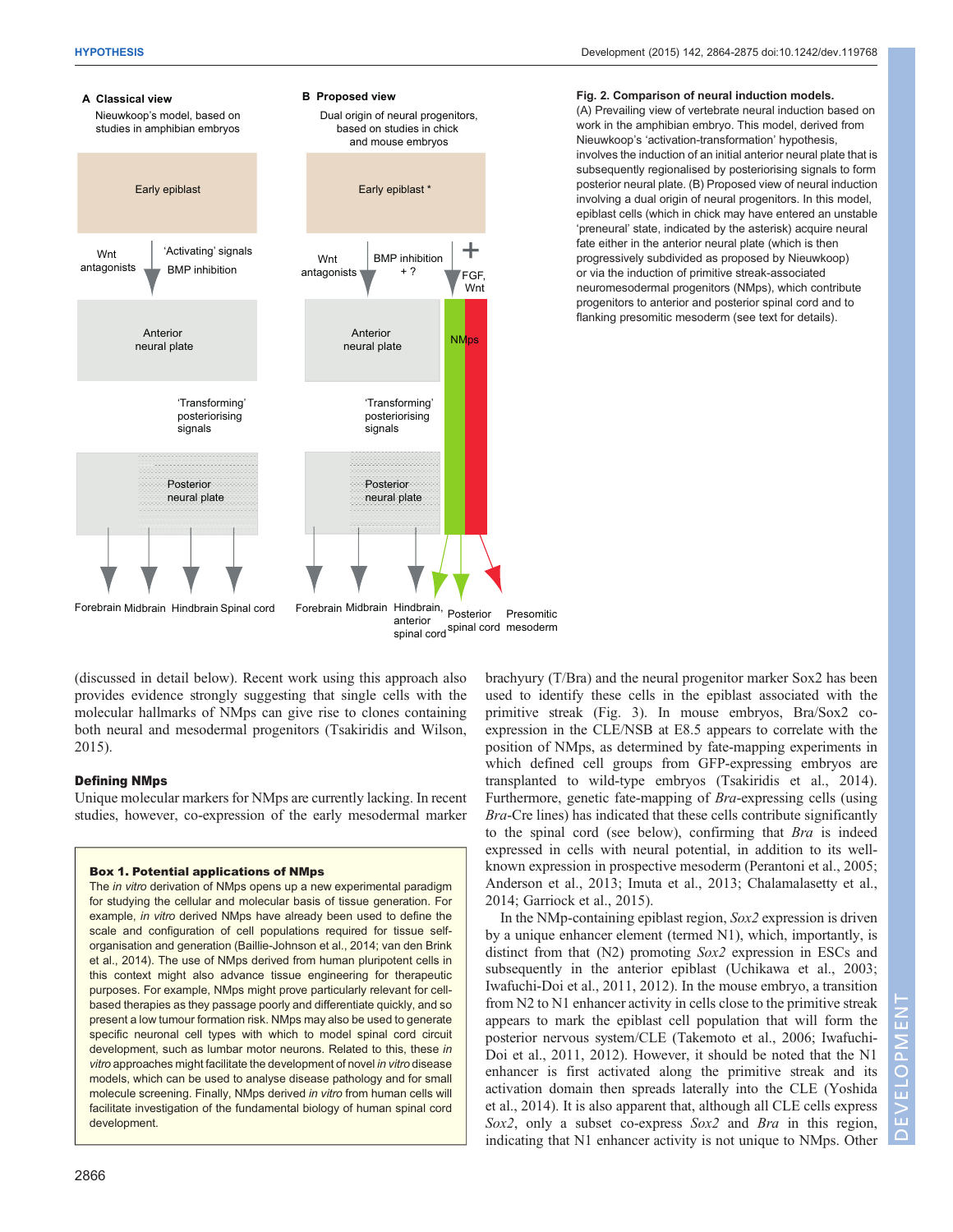<span id="page-3-0"></span>

Fig. 3. Sox2 and brachyury co-expressing cells in the CLE and primitive streak. (A) Confocal maximum intensity projection of the posterior end of an E8.5 (6-somite, S6) mouse embryo labelled with antibodies against Sox2 (green) and brachyury (Bra; red). Note the double-labelled cells in the CLE (white dashed lines) and NSB. (B-F) Transverse sections at the levels indicated in A. Note the double-labelled cells in the primitive streak and adjacent CLE (between the arrowheads). Sox2 is also detected in large, ventrally located migrating germ cells.

genes, including Nkx1.2 (Sax1) ([Spann et al., 1994; Schubert et al.,](#page-10-0) [1995](#page-10-0); [Delfino-Machin et al., 2005](#page-9-0)) and the chick achaete-scute gene homologue *Cash4* ([Henrique et al., 1997](#page-9-0); [Akai et al., 2005\)](#page-8-0) are also expressed across the CLE and into the preneural tube (PNT) [\(Fig. 1\)](#page-1-0) and thus may identify both NMps and recently generated neural progenitors. A population of cells co-expressing Bra/Sox2 has also been identified at late stages in the tailbud of chick and human embryos [\(Olivera-Martinez et al., 2012\)](#page-10-0). Dye labelling of this late cell group in the chick demonstrated that it also contributes to the neural tube and paraxial mesoderm [\(Olivera-Martinez et al., 2012\)](#page-10-0). This is consistent with the continued activity of NMps during mouse axis elongation deduced by [Tzouanacou et al. \(2009](#page-10-0)).

## Signals directing NMp generation

Taken together, the findings above strongly suggest that NMps in the embryo co-express Sox2 and Bra. In recent years, a number of in vivo and in vitro studies have revealed how the expression of these transcription factors is regulated by the Wnt, FGF and BMP signalling pathways. These studies have also uncovered regulatory links between these pathways and further key transcription factors involved in the generation and patterning of the posterior body. Overall, a complex gene regulatory network involving crossregulation of transcription factors and signalling pathway components appears to define the NMp cell state (Fig. 4).

## Insights from the embryo

Wnt and FGF signalling have long been known to promote posterior neural character in vertebrate embryos (e.g. [Cox and Hemmati-](#page-9-0)[Brivanlou, 1995](#page-9-0); [Lamb and Harland, 1995](#page-9-0); [Storey et al., 1998](#page-10-0); [Kiecker and Niehrs, 2001](#page-9-0); [Nordström et al., 2002](#page-10-0)) and it is therefore not surprising that these signals are associated with NMp formation. Inputs from both FGF and Wnt signalling are required to promote



Fig. 4. Key signals and transcriptional networks regulating NMps. FGF and Wnt signals provided by the primitive streak and CLE induce the expression of Bra and the Sox2 (N1) enhancer, and Bra in turn promotes Wnt signalling. FGF signalling also promotes expression of Nkx1.2 (Sax1), and this transcription factor in turn induces Fgf8 transcription; it also indirectly promotes Wnt signalling by inhibiting expression of the repressor Tcf3 [indicated with a dotted line as evidence comes from P19 cells [\(Tamashiro et al., 2012\)](#page-10-0)]. Wnt signalling induces the expression of Cdx genes, which act both to promote Wnt signalling and to regulate caudal Hox gene expression. Sox2 transcription is also repressed by BMP signalling delivered by epiblast cells posterior and lateral to the CLE and so defines the domain within which NMps can arise. The co-expression of Sox2 and Bra is a central feature of NMps and there is some evidence that they are mutually repressive (indicated by dotted inhibition symbols). For example, Sox2 mRNA expression is high in Bra mutant NMps in which Wnt is activated ([Gouti et al., 2014\)](#page-9-0); in the frog, T-box genes directly repress Sox2 [\(Gentsch et al., 2013\)](#page-9-0); and in the mouse the presomitic mesoderm gene Tbx6 represses Sox2 via the N1 enhancer [\(Li and Storey,](#page-9-0) [2011;](#page-9-0) [Takemoto et al., 2011](#page-10-0)). Conversely, Sox2 N1 loss (in a Sox3 null background) increases the ingression of cells to form presomitic mesoderm [\(Yoshida et al., 2014](#page-11-0)), suggesting that Sox2 normally restrains this Brainduced activity; Sox2 also binds the Bra promoter in ESC-derived neural progenitors and Sox2 overexpression represses Bra in a Wnt-driven mesodermal differentiation assay [\(Zhao et al., 2004](#page-11-0); [Thomson et al., 2011](#page-10-0)). This mutual repression between Sox2 and Bra might underpin the creation of a state in which cells are poised to adopt either neural or mesodermal cell fate.

Sox2 N1 enhancer activity in the CLE [\(Takemoto et al., 2006\)](#page-10-0). Candidate molecules include Fgf4, Fgf8, Wnt3a and Wnt8a/c, which are provided locally by cells in the anterior primitive streak and adjacent epiblast.

Wnt3a is also known to promote *Bra* expression ([Yamaguchi](#page-11-0) [et al., 1999;](#page-11-0) [Martin and Kimelman, 2008](#page-9-0); [Savory et al., 2009](#page-10-0)) and to orchestrate the genetic network controlling paraxial mesoderm formation [\(Nowotschin et al., 2012;](#page-10-0) [Chalamalasetty et al., 2014\)](#page-9-0). Loss of this ligand has dramatic effects on the assignment of mesodermal versus neural cell fates, both in mouse ([Takada et al.,](#page-10-0) [1994;](#page-10-0) [Yoshikawa et al., 1997](#page-11-0); [van de Ven et al., 2011](#page-10-0)) and zebrafish [\(Martin and Kimelman, 2012](#page-9-0)) embryos, causing the formation of ectopic neural tissue and loss of posterior mesodermal structures. By contrast, excess Wnt activity due to the expression of an activated form of β-catenin in zebrafish embryos causes the opposite phenotype, promoting mesodermal over neural fate. This led to a model in which Wnt signalling regulates fate choices of bipotent NMps, repressing neural fates and promoting mesodermal development ([Martin and Kimelman, 2012](#page-9-0)).

However, in Tbx6 mouse mutants, in which prospective mesoderm cells ingress but form ectopic neural tubes, Wnt3a expression persists despite the failure to make mesoderm; this condition indicates that Wnt signalling does not inhibit neural fate. Instead, these results suggest that the primary role of Wnt3a is to maintain NMps, which then form neural tissue when mesoderm differentiation fails ([Takemoto et al., 2011\)](#page-10-0). This interpretation is supported by a recent analysis of transgenic mice in which constitutive Wnt signalling was achieved by overexpression of dominant stabilised β-catenin directed by a Bra-Cre driver ([Garriock](#page-9-0)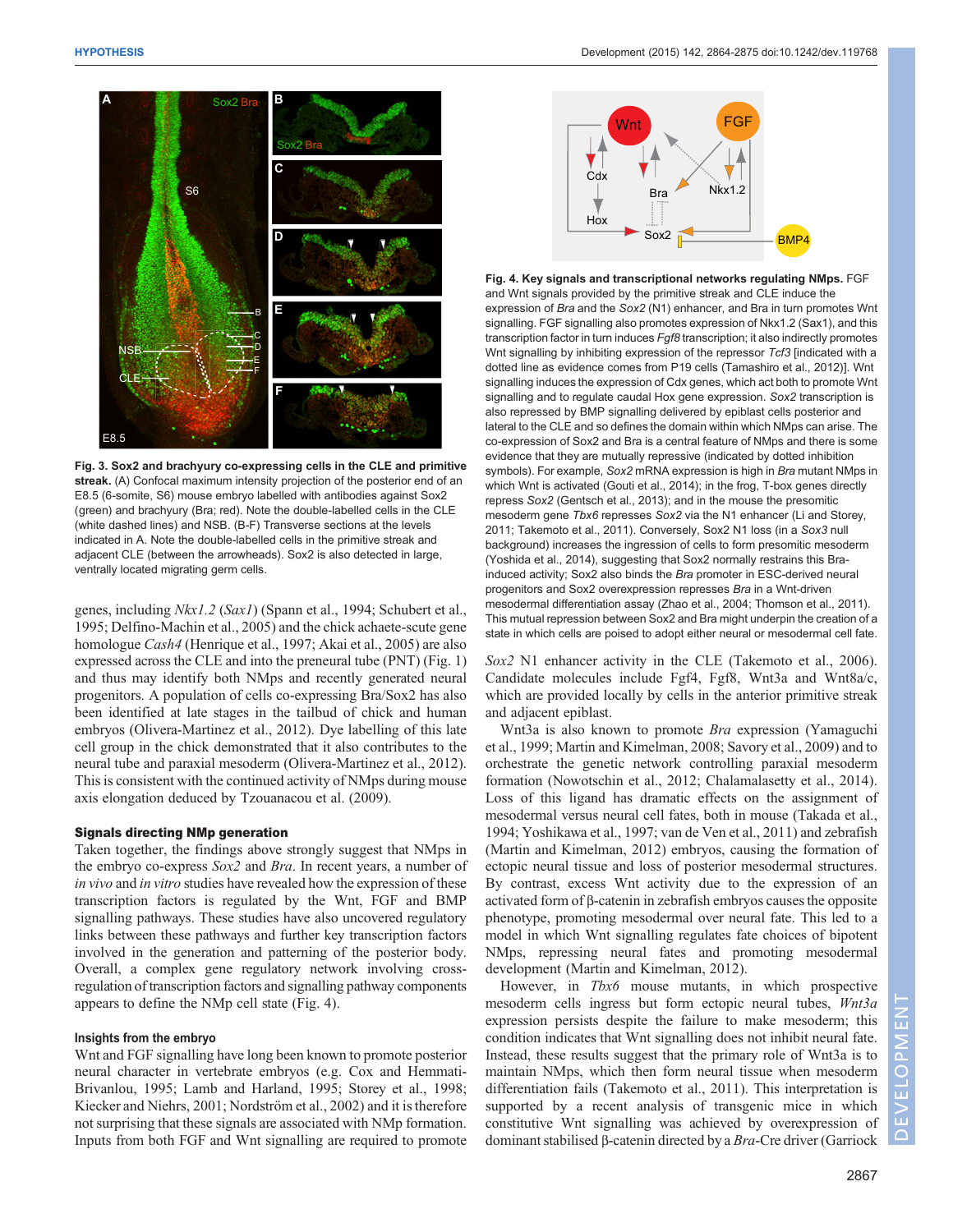[et al., 2015;](#page-9-0) and see [Jurberg et al., 2014\)](#page-9-0). In such embryos, cells with active Wnt/β-catenin differentiate primarily into mesoderm but can still contribute to the neural tube. However, in both studies, despite making some neural tissue, such embryos soon stop elongating and accumulate a mass of unsegmented mesoderm at the posterior end. These findings suggest that Wnt functions to maintain NMps and that prolonged exposure to Wnt can bias these cells towards the mesoderm fate. In another transgenic mouse line described by [Jurberg et al. \(2014\)](#page-9-0), ectopic Wnt3a was driven by a  $Cdx^2$  enhancer in the posterior epiblast, which acts before Bra expression. In these Cdx2P-Wnt3a embryos, no neural tube was formed and mesoderm differentiation was partially blocked. Furthermore, these high Wnt3a-expressing cells appeared to remain undifferentiated in an early epiblast-like state, suggesting that premature Wnt signalling interferes with the establishment of the NMp cell state.

Together, these experiments indicate that the timing and duration of Wnt activity are important parameters for the induction and maintenance of NMps and that although prolonged Wnt signalling can bias cells towards mesoderm fate, Wnt activity is not incompatible with acquisition of the neural progenitor state. Indeed, sustained β-catenin activity has a further role in NMpderived neural and mesodermal progenitors, in which it now blocks the progression of differentiation [\(Garriock et al., 2015](#page-9-0)). This is consistent with the expression and activity of Wnt8a/c in neural progenitors leaving the CLE ([Olivera-Martinez and Storey, 2007\)](#page-10-0) and with previous reports that Wnt signalling promotes proliferation in the established neural tube [\(Megason and McMahon, 2002\)](#page-10-0). These findings thus indicate that Wnt signalling has sequential roles in NMps and in their derivatives.

As noted above, FGF signalling is implicated in neural induction and posteriorisation, but it is also involved in mesodermal induction (reviewed by [Stern, 2005\)](#page-10-0) and in the direct regulation of Bra, as shown first in the frog embryo [\(Isaacs et al., 1994](#page-9-0)). FGF signalling also promotes the expression of many genes expressed in the CLE  $(Nkx1.2, Cash4$  and  $Wnt8c)$  and inhibits the progression of differentiation in this caudal region (reviewed by [Wilson et al.,](#page-11-0) [2009](#page-11-0)). The loss of both Fgf4 and Fgf8 specifically in late-gastrula mouse embryos has further demonstrated a direct requirement for FGF signalling for the production of posterior neural and mesodermal tissues ([Naiche et al., 2011;](#page-10-0) [Boulet and Capecchi,](#page-9-0) [2012](#page-9-0)). These studies found no increase in cell death or defects in cell proliferation or migration, suggesting that FGF signalling is important for maintenance of the NMp state.

It is also clear from many studies that FGF and Wnt signalling operate in a positive-feedback loop in posterior tissues. For example, Wnt3a is required for  $Fgf8$  expression in the primitive streak/tailbud (Aulehla et al., 2003; reviewed by [Wilson et al.,](#page-11-0) [2009](#page-11-0)). The transcription of Sox2 (but not Sox2 N1 enhancer activity) is also inhibited by BMP signalling, which restricts Sox2 transcripts to the CLE/NSB ([Takemoto et al., 2006](#page-10-0)) and so helps to define the domain within which NMps can arise ([Fig. 4](#page-3-0)).

Finally, there are cross-regulatory links between these signalling pathways and key transcription factors at work in the CLE [\(Fig. 4\)](#page-3-0). Nkx1.2, for instance, is known to promote  $Fg/8$  transcription in the chick embryonic body axis [\(Sasai et al., 2014](#page-10-0)), and also to repress Tcf3 in P19 cells, thereby facilitating Wnt-mediated upregulation of Bra in these cells [\(Tamashiro et al., 2012](#page-10-0)). Reciprocal expression of  $Tcf3$  with that of  $Nkx1.2$  and  $Bra$  in the early mouse embryo suggests that this regulatory relationship holds in vivo (Merrill et al., 2004). Wnt signalling is required for the expression of Cdx genes  $(Cdx1, 2)$ and 4), which are key mediators of caudal Hox gene expression

[\(Fig. 4\)](#page-3-0) [\(van den Akker et al., 2002](#page-10-0); [Nordström et al., 2006;](#page-10-0) [Young](#page-11-0) [et al., 2009;](#page-11-0) [van de Ven et al., 2011](#page-10-0); [Mazzoni et al., 2013\)](#page-10-0). Hox gene expression determines anterior to posterior identity, with genes located 3′ of the Hox gene cluster expressed in anterior regions, whereas more 5′ Hox genes confer progressively more posterior identity [\(Mallo and Alonso, 2013](#page-9-0)). Indeed, by regulating the expression of these transcription factors and of key components of the Wnt, FGF and RA signalling pathways, Cdx genes are thought to integrate the generation and patterning of the posterior body axis [\(Savory et al., 2009](#page-10-0); [Neijts et al., 2014\)](#page-10-0). Consistent with this, deletion of Cdx genes in the mouse embryo leads to truncation of the body axis; this can be rescued to some extent by exposure to Wnt or FGF signalling ([Young et al., 2009;](#page-11-0) [van de Ven et al., 2011;](#page-10-0) [van](#page-11-0) [Rooijen et al., 2012\)](#page-11-0), further linking Cdx activity to the induction and/or maintenance of axial progenitors, which may include NMps.

### Insights from in vitro studies

To better define the signals and molecular mechanisms regulating NMp formation, various laboratories have turned to more simple, in vitro cellular models, exploring the capacity of pluripotent cells to differentiate into multiple cell types. Recent reports from several labs have described the *in vitro* generation of cells that display functional characteristics of NMps. These experiments employ a common strategy [\(Fig. 5](#page-5-0)) that starts from cells exhibiting an epiblast-like state as a proxy for the embryonic epiblast from which NMps arise in vivo. In all cases, the activation of Wnt signalling at precise developmental time points (via the small molecule CHIRON99021, a GSK3β inhibitor) was crucial to generate NMps [\(Fig. 5\)](#page-5-0).

An initial report ([Tsakiridis et al., 2014\)](#page-10-0) described the appearance of a population of Bra/Sox2-positive cells from mouse EpiSCs (maintained in the presence of activin and FGF2) following exposure to CHIRON99021 for 48 h [\(Fig. 5\)](#page-5-0). This is a minor population that coexists with a larger population of mesendoderm progenitors (Bra<sup>+</sup>/Foxa2<sup>+</sup>), most likely induced by activin. Gene expression analysis confirmed activation of the Wnt pathway by CHIRON99021 and the upregulated expression of various lineageaffiliated genes, including endodermal, mesodermal and neural markers, together with a strong repression of the pluripotency genes Oct4 (Pou5f1) and Nanog. In addition, known anterior neural markers such as Pou3f2 were repressed, whereas posterior markers (Zic3, Gbx2) were induced.

Subsequent work demonstrated that the exposure of both mouse and human ESCs to FGF2 and CHIRON99021, in the absence of activin, led to more efficient generation of NMps, reaching up to 80% of the cells in culture [\(Gouti et al., 2014](#page-9-0)); a regime of two days of culture in the presence of FGF2 induced epiblast-like cells and a third day in the presence of FGF2 and CHIRON99021 generated NMps ([Fig. 5](#page-5-0)). In a parallel study, [Turner et al. \(2014a](#page-10-0)) identified a responsive window (from day 2 to day 3 of mouse ESC differentiation) within which NMps can be induced by exposure to CHIRON99021; and this was more efficient when combined with FGF signalling [\(Fig. 5\)](#page-5-0). These studies further demonstrated that NMps can subsequently be differentiated into neural fate by removing CHIRON99021 and FGF and replacing them with RA and a sonic hedgehog (Shh) agonist or into a mesodermal fate by maintaining CHIRON99021. This mesoderm differentiation regime recapitulates the effects described above of constitutively activating Wnt/β-catenin in Bra-expressing cells in vivo. However, as in the embryo, it is not simply the case that maintenance of Wnt signalling promotes mesodermal over neural fate in this context. For example, [Gouti et al. \(2014\)](#page-9-0) demonstrated that Bra null ESC-derived NMps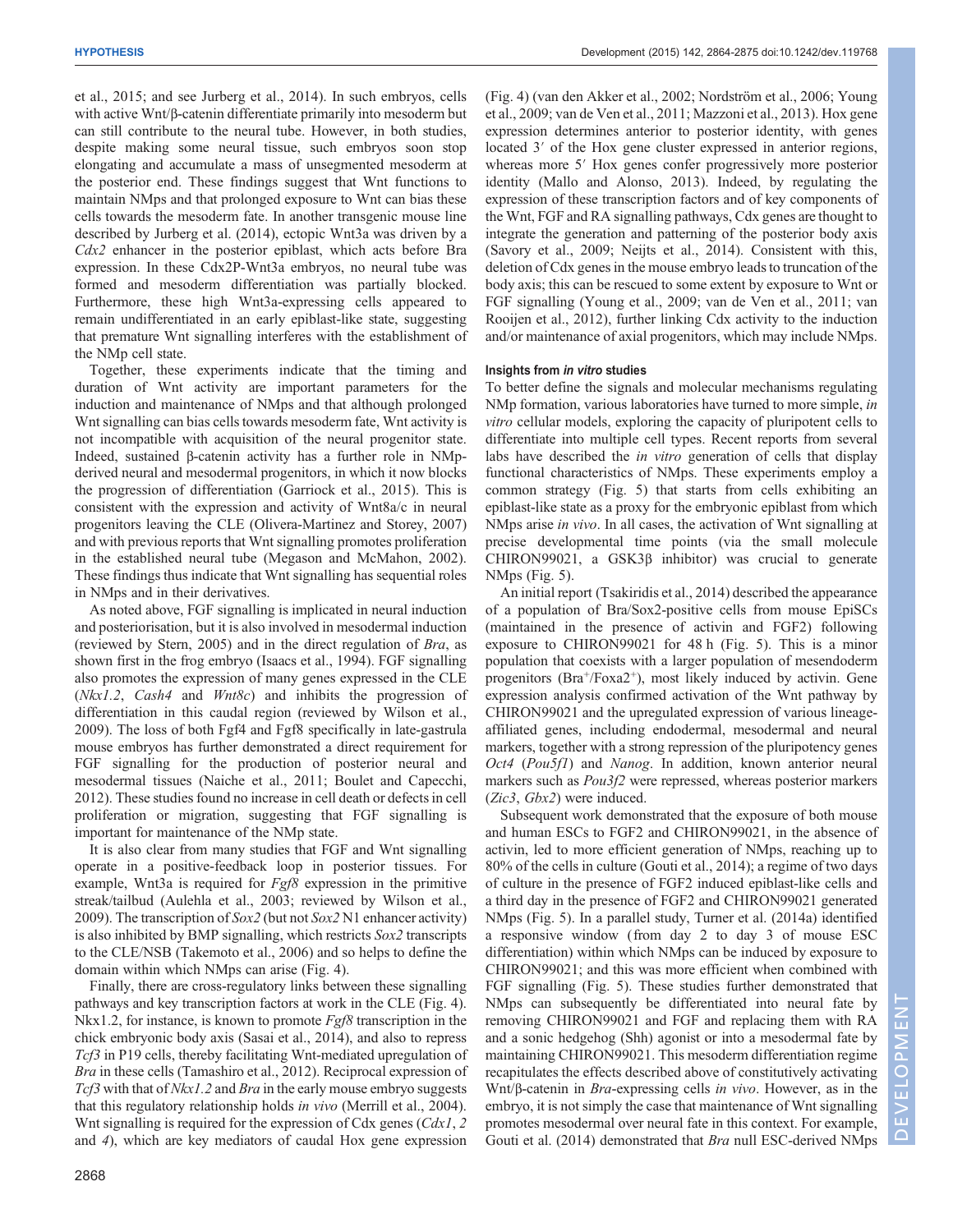<span id="page-5-0"></span>

Fig. 5. In vitro generation of NMps. Summary of protocols used in recent studies to generate NMps in vitro from pluripotent mouse or human cells. The application of exogenous molecules over time is detailed, as well as the matrix used to plate the cells. The percentage of Bra/Sox2 co-expressing cells observed in the NMp population is also indicated. Blue bars, medium base; orange bars, FGF regime; red bars, the addition of CHIR99021 (a GSK3β inhibitor, used for Wnt signalling activation); purple bar, the addition of SB431542 [an inhibitor of the activin receptor-like kinase receptors ALK4/5/7 (Acvr1b/Tgfβr1/Acvr1c)]. EpiSC medium refers to a DMEM-based medium containing activin A and FGF2. Note that [Tsakiridis et al. \(2014\)](#page-10-0) obtained NMps after either 48 h or 72 h incubation in the differentiation regime (asterisks). [Lippmann et al. \(2015\)](#page-9-0) maintained the NMp regime (FGF2+CHIR99021) for up to 168 h (7 days), generating progenitors with progressively more posterior identities. All studies varied/optimised culture conditions for the organism/cell line used. For detailed information about the individual protocols (including concentrations of exogenous molecules applied), refer to the original publications. m, mouse; h, human; ESC, embryonic stem cell; EpiSC, epiblast-derived stem cells; PSC, pluripotent stem cell; nd, not determined.

exposed to CHIRON99021 fail to make mesoderm, but can still form neural tissue. This is consistent with findings in the embryo that Wnt signalling is not incompatible with the generation of neural fates from NMps. The apparent multiple roles of Wnt signalling in caudal tissues require further investigation, and this new ability to generate NMps in vitro will now permit precise investigation of Wnt signalling in the control of NMp specification, maintenance and differentiation.

The experiments of [Gouti et al. \(2014](#page-9-0)) and [Turner et al. \(2014a\)](#page-10-0) provide the first solid evidence for the dual-fated nature of in vitro generated NMps and, as noted above, this has been followed up by data which strongly suggest that single Bra/Sox2 co-expressing cells can generate clones containing neural and mesodermal cell types in vitro [\(Tsakiridis and Wilson, 2015\)](#page-10-0). In addition, the [Gouti et al.](#page-9-0) [\(2014](#page-9-0)) study characterised NMps and their derivatives through global gene expression profiling. We have compared their list of ∼240 NMp-specific genes with other related data sets, including mouse genes expressed in the primitive streak in a Wnt3a-dependent manner ([Dunty et al., 2014\)](#page-9-0) and chick genes expressed specifically in the CLE/stem zone ([Olivera-Martinez et al., 2014](#page-10-0)), as well as data from [Tsakiridis et al. \(2014](#page-10-0)) [\(supplementary material Fig. S1](http://dev.biologists.org/lookup/suppl/doi:10.1242/dev.119768/-/DC1) [and Table S1](http://dev.biologists.org/lookup/suppl/doi:10.1242/dev.119768/-/DC1)). These comparisons reveal interesting insights into the factors that direct NMp formation and differentiation (see [supplementary material Fig. S1\)](http://dev.biologists.org/lookup/suppl/doi:10.1242/dev.119768/-/DC1).

Importantly, [Gouti et al. \(2014\)](#page-9-0) further showed that when epiblast-like cells are differentiated without exposure to Wnt (and so without an NMp intermediary step), this generated neural precursors with anterior rather than posterior identity, and our comparison of the transcriptional programmes underlying the generation of these two precursor populations at day 3 of the differentiation protocol reveals that they follow distinct developmental paths, with anterior precursors arising from a Wnt-less environment provided by the expression of multiple Wnt inhibitors (Dkk2, Cer1, Sfrp1, Shisa3 and *Tcf3*). Each population also deployed different FGF ligandreceptor combinations, with NMps expressing *Fgf4*, *Fgf8* and the receptor Fgfr1, and anterior precursors expressing higher levels of Fgf5, 14 and 15, and of Fgfr2 and 3. The two populations also appear to use distinct mediators of BMP inhibition; anterior neural precursors express higher levels of Smad7, whereas neural precursors derived from NMps have higher levels of Smoc1. A further distinguishing feature is the response to RA signalling, which promotes hindbrain and anterior spinal cord fates in anterior neural precursors, whereas neural precursors derived from NMps acquire more posterior spinal cord fates, expressing more 5′ Hox genes [\(Gouti et al., 2014\)](#page-9-0).

In a more recent study ([Lippmann et al., 2015](#page-9-0)), an almost pure population of BRA/SOX2-positive NMps was obtained from human ESCs, by allowing a day of rest following withdrawal of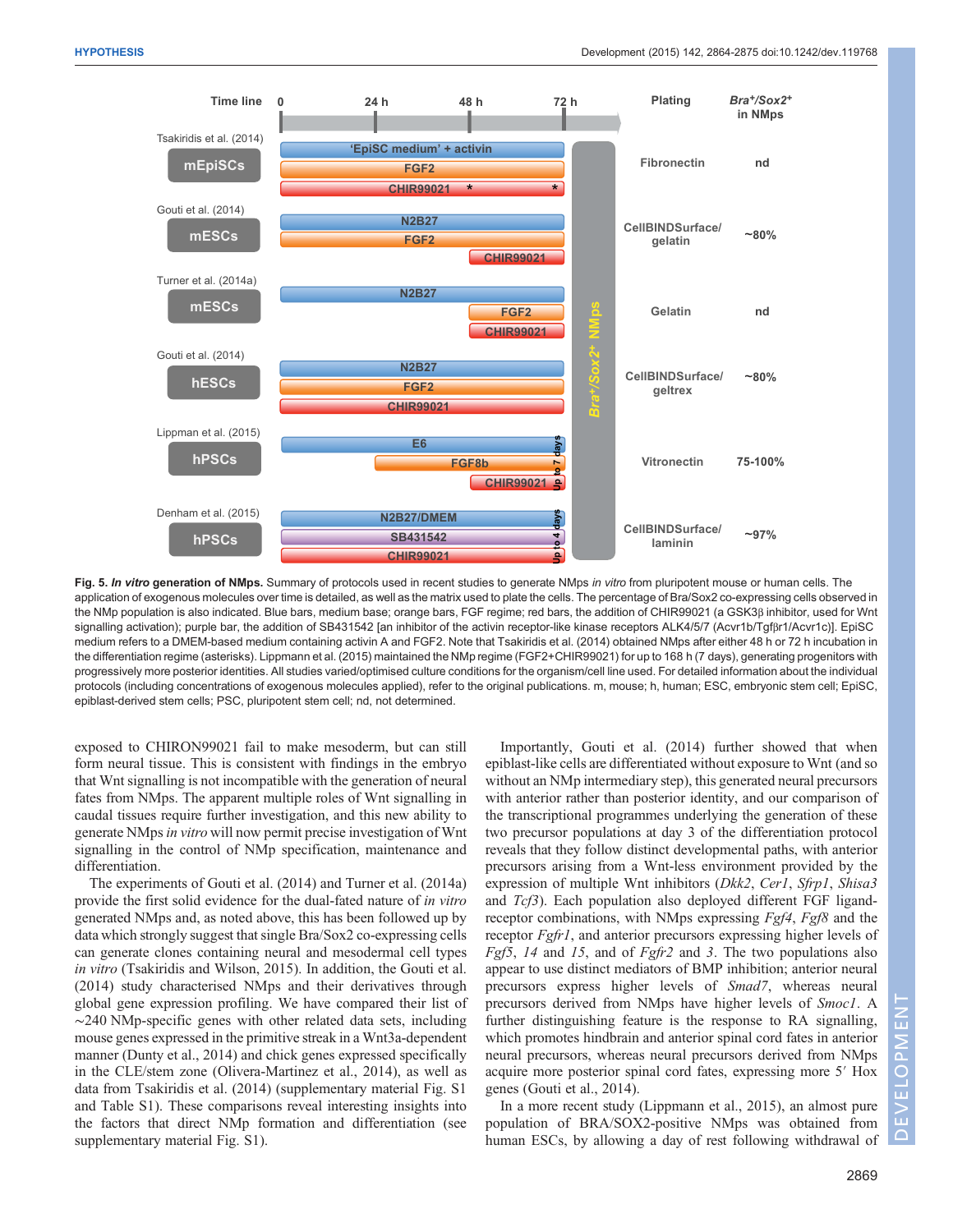FGF2 and TGFβ1 and then exposing cells to an FGF ligand (FGF8b instead of FGF2) for 24 h, followed by culture with FGF8b and CHIRON99021 for up to 7 days [\(Fig. 5](#page-5-0)). The analysis of Hox gene expression at intervals during this latter period revealed that NMps sequentially activated more posterior combinations of Hox genes (see also [Gouti et al., 2014\)](#page-9-0), with expression of lumbosacral Hox genes (HOXA/D10-12) achieved by addition of the TGFβ ligand GDF11. Moreover, when NMps at different time points were exposed to RA, they downregulated BRA expression, entered neural differentiation and generated motoneurons with anterior-posterior identities according to the combination of Hox genes expressed at the time of RA addition. These findings thus support the model deduced from work in the embryo in which exposure to RA inhibits FGF/Wnt signalling and so arrests the temporal progression of 3′ to 5′ Hox gene expression, thereby setting the Hox code as differentiation commences [\(Diez del Corral and Storey, 2004](#page-9-0)).

Although these findings demonstrate that longer exposure to FGF and Wnt leads to the generation of more posterior neural tissue it is important to note that this can take place in response to the same regime even in the absence of Bra function, indicating that posterior identity can be conferred without mesoderm ([Gouti et al., 2014\)](#page-9-0). This is consistent with in vitro protocols that generate anterior neural tissue without an NMp intermediary, which can then be posteriorised to some extent by exposure to FGF/Wnt ([Chambers](#page-9-0) [et al., 2009](#page-9-0); [Peljto et al., 2010](#page-10-0); [Lupo et al., 2013](#page-9-0); [Meinhardt et al.,](#page-10-0) [2014](#page-10-0); [Maury et al., 2015\)](#page-9-0). However, the timing of exposure to such signals is critical for posteriorisation, as human ESCs induced to form anterior neural tissue by dual SMAD inhibition ([Chambers](#page-9-0) [et al., 2009\)](#page-9-0) for 3 days did not exhibit posterior Hox gene expression in response to FGF/CHIRON99021 ([Gouti et al., 2014\)](#page-9-0). This suggests that posteriorisation must take place before or during neural induction [\(Gouti et al., 2014](#page-9-0)), and these events might be tightly linked in NMps, which serve to generate new neural progenitors throughout body axis elongation.

## When and where do NMps arise in the embryo?

As formulated above, one way in which NMps may arise in the embryo is from anterior neural plate that is subsequently exposed to the activity of posteriorising signals. In this scenario, NMps would have a shared lineage with neural cells that form the anterior CNS. The existence of clones that contribute to both anterior and posterior CNS, as well as to paraxial mesoderm, in the [Tzouanacou et al.](#page-10-0) [\(2009](#page-10-0)) study is consistent with this hypothesis. However, these findings might simply reflect the labelling of cells in regions fated for both anterior and posterior CNS at very early epiblast stages and do not exclude the possibility of separate inductive events. Singlecell labelling in the early streak stage epiblast does indeed generate clones that contribute to both anterior and posterior CNS [\(Lawson](#page-9-0) [and Pedersen, 1992\)](#page-9-0). However, the analysis of clones from single epiblast cells directly labelled at later time points [\(Forlani et al.,](#page-9-0) [2003](#page-9-0)) reveals that anterior and posterior lineages then become separate in the mouse embryo: epiblast cells at late streak to late streak/early bud (∼E7.5) stages located rostral to the node generated neural-only clones that contributed to the more anterior hindbrain; by contrast, clones descended from epiblast cells closer to the node contributed to regions posterior to the hindbrain and included clones that contain both neural tissue and paraxial mesoderm. Furthermore, clones made in the anterior two-thirds of the epiblast at this stage map to the forebrain and midbrain (with few contributing to the hindbrain), but with no mesodermal contribution [\(Cajal et al.,](#page-9-0) [2012](#page-9-0)). Together, these data indicate that lineages generating anterior and posterior CNS diverge at∼E7.5 in the mouse embryo. As some

of the cells that contributed to the spinal cord also contributed to paraxial mesoderm ([Forlani et al., 2003\)](#page-9-0), these data further indicate that NMps arise in an epiblast region that is spatially distinct from that which gives rise to anterior neural lineages [\(Fig. 1](#page-1-0)).

## To what extent do NMps contribute to the spinal cord?

It is important to determine the extent to which NMps contribute to the developing nervous system. Cell labelling studies in mouse embryos at headfold stages, when NMps are present in the embryo, have shown that some epiblast cells near the node can still give rise to neural-only clones in the hindbrain and anterior spinal cord. Many of these clones do not extend to the node [\(Forlani et al., 2003\)](#page-9-0), suggesting that they are not part of a longer clone that might later include mesodermal tissue. Similar neural-only contributions are observed in the chick embryo following labelling of the CLE at headfold stages, where groups of one to three epiblast cells were shown to contribute to the hindbrain and anterior spinal cord and only few descendants encompass both neural and mesodermal lineages [\(Brown and Storey, 2000\)](#page-9-0). These neural-only clones most likely reflect the continued contribution of anterior neural platederived cells, which must integrate and overlap with NMp-derived neural tissue in the anterior spinal cord. The precise position of this overlap could not be determined in the [Forlani et al. \(2003\)](#page-9-0) study, as the clones were assessed after only ∼24 h (i.e. neural-only clones might have continued more posteriorly if left for longer). However, it is also possible that neural-only clones reflect the activity of neural progenitors derived from NMps. Nonetheless, Bra-Cre-based lineage analysis indicates that the contribution of Bra-expressing cells to the neural tube begins in the anterior spinal cord, in the region approximately opposite somite 6 ([Perantoni et al., 2005](#page-10-0)) ([Fig. 1\)](#page-1-0). This work further suggests that these cells initially contribute to ventral regions (see also [Forlani et al., 2003; Cambray and Wilson,](#page-9-0) [2007;](#page-9-0) [Anderson et al., 2013;](#page-8-0) [Imuta et al., 2013](#page-9-0)) and that this comes to include more dorsal neural tube as axis elongation progresses [\(Perantoni et al., 2005;](#page-10-0) [Chalamalasetty et al., 2014\)](#page-9-0). Furthermore, [Tzouanacou et al. \(2009](#page-10-0)) found more neuromesodermal clones when they assessed embryos at later stages, indicating an increase in the NMp pool during the generation of posterior regions.

In summary, these findings in the mouse indicate that NMps generate ventral neural tissue at anterior spinal cord levels, where this is integrated with dorsal neural tissue derived from the anterior neural plate; however, the contribution of NMps to the neural tube becomes preponderant in the more posterior spinal cord, generating dorsal as well as ventral regions. Although detailed analysis of NMp contribution to spinal cord is currently lacking, it has been reported that ∼65% of Bra-Cre-expressing cells are found in 'trunk neural tube' sections [\(Chalamalasetty et al., 2014\)](#page-9-0). In addition, the majority of cells in the anterior primitive streak and adjacent epiblast co-express Sox2 and Bra as the trunk is generated [\(Garriock et al.,](#page-9-0) [2015\)](#page-9-0) (see [Fig. 3](#page-3-0)) and it is therefore likely that these cells are entirely responsible for the continued generation of new neural tissue as the body axis elongates.

# Are NMps induced independently of the anterior neural plate?

Although there are a number of mouse mutants that generate a 'headless' phenotype (e.g. [Shawlot and Behringer, 1995](#page-10-0)), it has not been determined whether the trunk neural tissue that is generated transits through an initial anterior neural state or arises independently by a process involving the formation of NMps. One way to identify signals and mechanisms that underlie the formation of NMps is to investigate the ability to induce such cells in early epiblast cell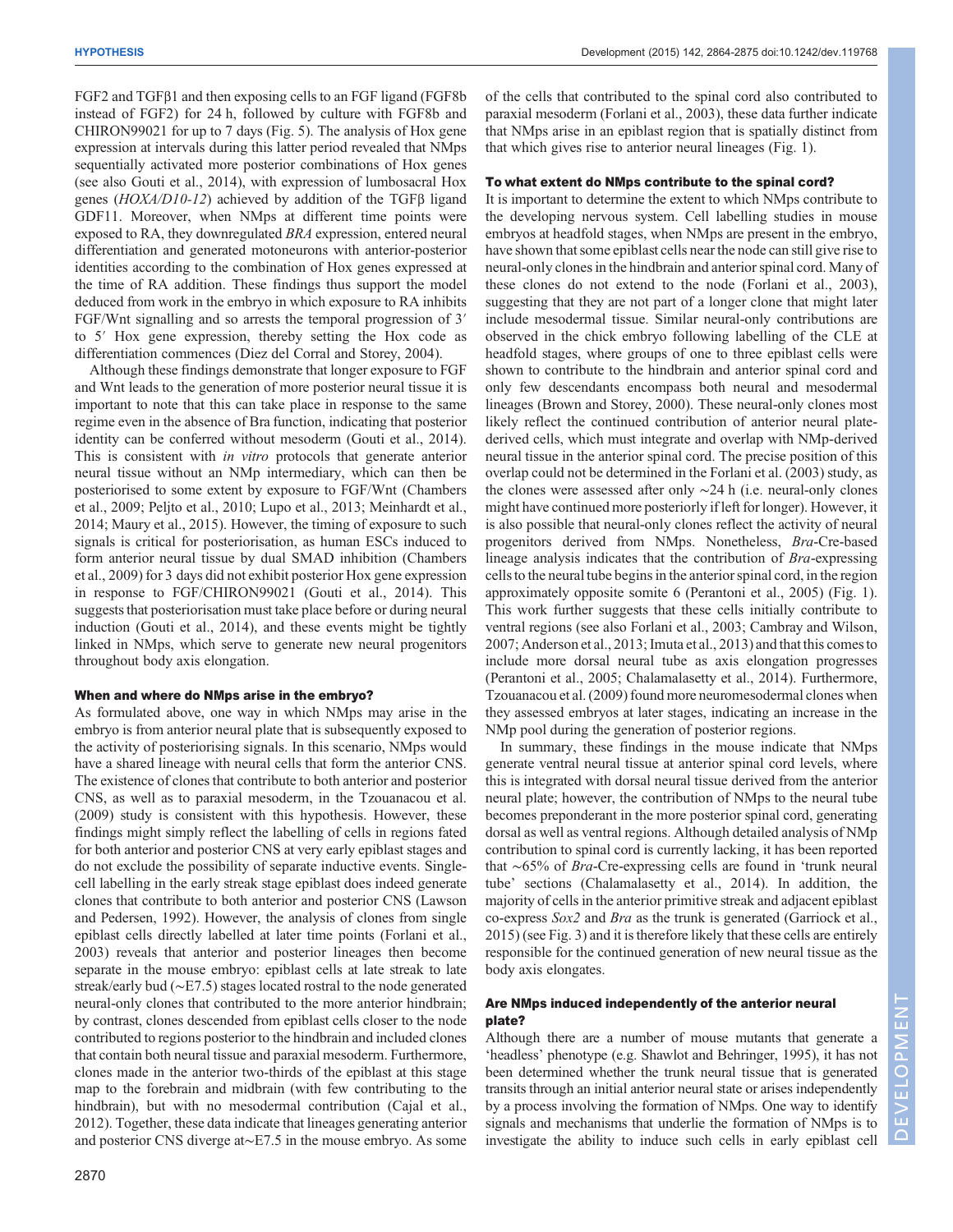<span id="page-7-0"></span>populations. This has yet to be directly tested, but a number of experiments in chick embryos have addressed whether it is possible to generate posterior neural tissue without also inducing anterior nervous system. Up to the full primitive streak stage, grafts of the chick organiser/node juxtaposed with extra-embryonic epiblast are able to induce ectopic miniature neural tubes that express forebrain, midbrain, hindbrain and anterior spinal cord markers, but these studies did not assess posterior spinal cord markers [\(Waddington,](#page-11-0) [1932;](#page-11-0) [Gallera, 1971](#page-9-0); [Dias and Schoenwolf, 1990](#page-9-0); [Storey et al., 1992\)](#page-10-0). Older nodes (e.g. from the headfold stage) can induce hindbrain/ spinal cord without associated anterior neural markers in this assay [\(Storey et al., 1992](#page-10-0)). This could indicate that older nodes no longer produce anterior neural-inducing signals, but induce spinal cord directly. However, we cannot exclude the possibility that old nodes can induce neural tissue with an initial anterior character, which is then posteriorised. Whichever is the case, it will be important in future work to determine if signals from the node of any age can induce NMps and the posteriormost spinal cord.

The waning of neural-inducing signals in old nodes [\(Gallera,](#page-9-0) [1971](#page-9-0); [Dias and Schoenwolf, 1990;](#page-9-0) [Storey et al., 1992](#page-10-0)) also suggests that any NMps in the transplanted node, or those induced by it, will quickly differentiate in the new ectopic context. This might reflect a necessity for other signals present in the embryo and/or a requirement for a critical mass of cells to generate/maintain a selforganising cell population capable of continued generation of new tissue ([Turner et al., 2014a](#page-10-0); [van den Brink et al., 2014\)](#page-10-0). Even if old nodes do not induce NMps, they can induce the expression of CLE/ PNT markers, such as  $Nkx1.2$  [\(Henrique et al., 1997](#page-9-0)). Explants of paraxial mesoderm from beneath the CLE can also elicit the expression of Nkx1.2 in early neural plate explants without also inducing Bra expression ([Delfino-Machin et al., 2005\)](#page-9-0). These findings indicate that some aspects of establishing the CLE can be distinguished from induction of NMps.

If NMps are not readily induced by a grafted node, this might reflect differences between how this process normally takes place in the embryo and in this assay, in which grafts are juxtaposed with the extra-embryonic epiblast. It is possible, for example, that NMp specification is linked to mesoderm/primitive streak induction, and previous studies indicate that grafted nodes do not induce primitive streak ([Dias and Schoenwolf, 1990;](#page-9-0) [Storey et al., 1992;](#page-10-0) [Beddington,](#page-9-0) [1994](#page-9-0); [Streit et al., 2000](#page-10-0)). Indeed, there is some evidence to link NMp formation with primitive streak induction; FGF-presenting

beads induce Bra within 6 h in chick extra-embryonic epiblast and this is followed 4 h later by expression of the proneural gene Cash4, resulting in the appearance of a subset of cells that co-express Bra and Cash4, which arguably represent NMps ([Storey et al., 1998\)](#page-10-0). Thus, in the embryo, primitive streak induction, rather than anterior neural plate formation, might be a prerequisite for the specification of NMps. This would likely involve the creation of an appropriate signalling environment for NMps, with the provision of Wnt as well as FGF signals by the primitive streak.

## Relating NMp formation to epiblast patterning

It seems pertinent that NMps arise in the mouse embryo at about the time that the anterior epiblast finally loses pluripotency, which is determined by a decline in Oct4 levels [\(Osorno et al., 2012\)](#page-10-0). This also coincides with restriction of the expression of the transcription factor  $Otx2$  to the anterior epiblast [\(Ang et al., 1994; Bally-Cuif](#page-9-0) [et al., 1995\)](#page-9-0); although  $Otx2$  is required in the underlying visceral endoderm for anterior neural plate induction, it is also needed in the epiblast to maintain anterior neural tissue ([Rhinn et al., 1998](#page-10-0); [Kimura et al., 2000](#page-9-0)). More recent work further shows that, at E7.75 (the early headfold stage), Otx2 becomes responsible for Sox2 N2 enhancer activity, specifically in the anterior neural plate [\(Iwafuchi-Doi et al., 2012\)](#page-9-0). Together, these findings suggest that establishment of a neural state in the anterior epiblast takes place relatively late, as pluripotency is lost and as  $Otx2$  expression becomes anteriorly restricted, where it now acts to sustain Sox2 N2 activity and specify forebrain and midbrain (Fig. 6A).

Using mouse EpiSC differentiation in vitro as a model system, [Iwafuchi-Doi et al. \(2012\)](#page-9-0) have further defined the core gene regulatory interactions that occur during epiblast differentiation. Otx2 is also central to these actions: it works together with Sox2 to repress Oct4 expression, and it can also inhibit expression of the CLE/PNT marker gene Nkx1.2 ([Iwafuchi-Doi et al., 2012\)](#page-9-0). Extrapolated to the embryo, these data suggest that restriction of  $Otx2$  to the anterior epiblast establishes the anterior neural plate, but its downregulation in epiblast cells around the node may also derepress Nkx1.2 and so concomitantly demarcate the CLE (Fig. 6B).

Importantly,  $Otx2$  is further found to repress  $Bra$  expression in differentiating mouse EpiSCs ([Iwafuchi-Doi et al., 2012\)](#page-9-0), and this might correspond to its action in the anterior primitive streak, where it is detected until late primitive streak stages. Indeed, Bra



Fig. 6. Summary of events contributing to the acquisition of neural fate in the anterior epiblast and to NMp formation. (A) Steps taking place in an E7.5 mouse embryo epiblast. The key steps leading to the acquisition of neural fate in the anterior neural plate (ANP; grey) and to NMp induction in the caudal lateral epiblast/node-streak border (CLE/NSB; light grey) are indicated. The primitive streak (PS) is also shown (brown). (B) The key gene regulatory networks (GRNs) predicted to be operating in each region, based on analyses in differentiating mouse EpiSCs [\(Iwafuchi-Doi et al., 2012\)](#page-9-0).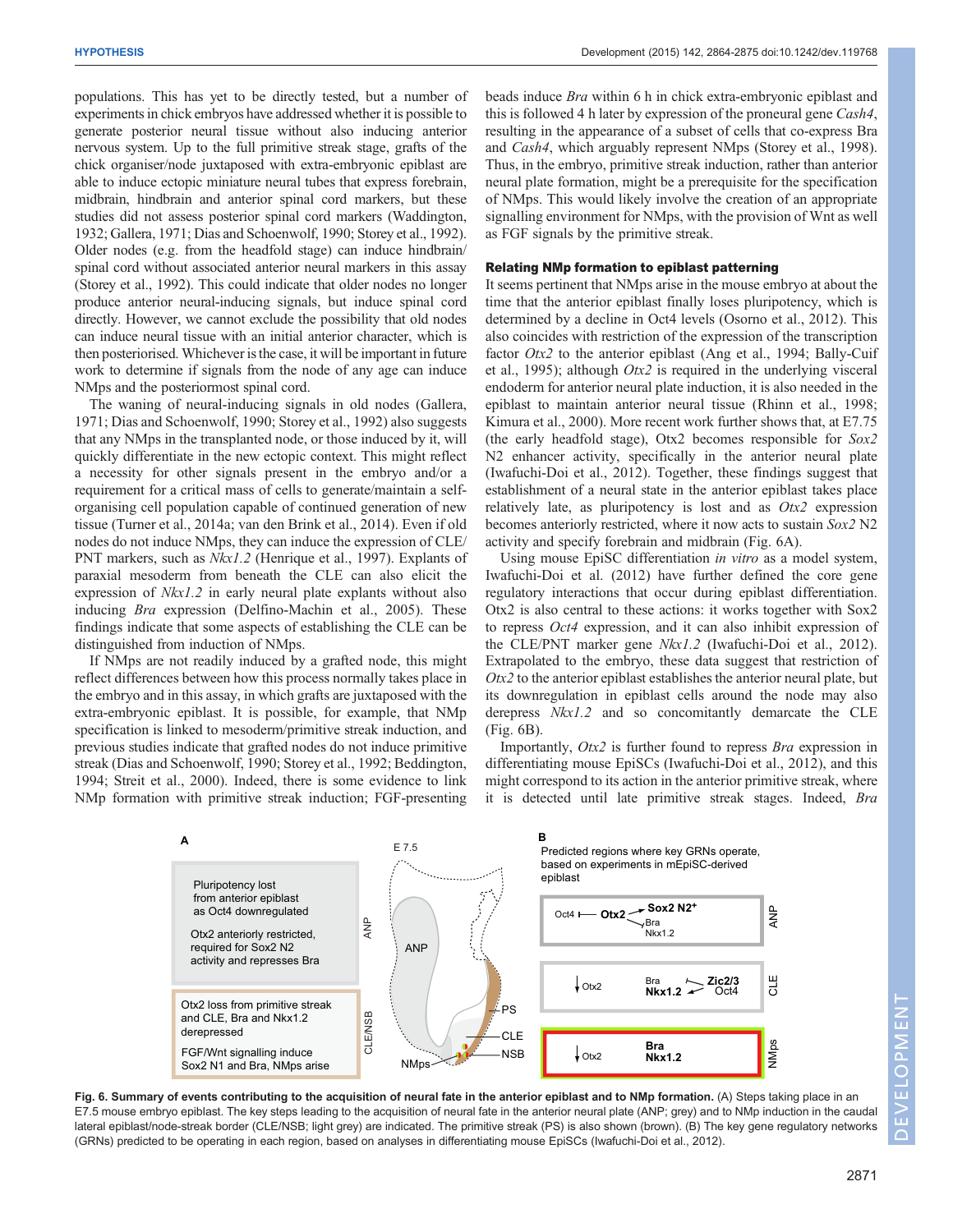<span id="page-8-0"></span>expression expands across the whole epiblast in  $Otx2$  mutant mouse embryos ([Kimura et al., 2000](#page-9-0)). This potentially links  $Otx2$ downregulation in the primitive streak to NMp induction as well as establishment of the CLE. That  $Otx2$  downregulation is a prerequisite for NMp induction is further supported by the coincident onset of Sox2 N1 enhancer activity in the primitive streak ([Yoshida et al., 2014](#page-11-0)) [\(Fig. 6\)](#page-7-0).

[Iwafuchi-Doi et al. \(2012](#page-9-0)) further found that the transcription factors Zic2/3 induce *Nkx1.2* but repress *Bra* in EpiSCs [\(Fig. 6\)](#page-7-0). This condition is consistent with Nkx1.2 expression, not just in NMps but also in neural progenitors in the CLE and PNT, potentially identifying further transcription factors that participate in the gene network regulating the transition of NMps to neural progenitors. In this process, the role of FGF-induced factors such as Churchill and Sip1, which inhibit Bra and promote neural fate in chick ([Sheng et al., 2003\)](#page-10-0), might also contribute to consolidate neural fate in cells that do not ingress through the primitive streak.

Together, these findings begin to build a molecular account of the regulatory steps in the early epiblast that underpin the establishment of the anterior neural plate and NMps [\(Fig. 6\)](#page-7-0). The exact timings and molecular mechanisms underlying these interactions now need to be investigated and localised in distinct cell populations in the embryo. It will also be important to align these steps with the 'preneural' state identified in the chick embryo (reviewed by [Foley et al., 2000](#page-9-0); [Streit](#page-10-0) [et al., 2000; Stern, 2001\)](#page-10-0) [\(Fig. 2](#page-2-0)) and with the transitions that occur during the emergence of mouse ESCs from pluripotency ([Kalkan](#page-9-0) [and Smith, 2014\)](#page-9-0).

## **Conclusions**

Overall, the data reviewed here suggest a framework that extends Nieuwkoop's activation-transformation model for the induction and patterning of the CNS [\(Fig. 2\)](#page-2-0). This revised view involves induction of the anterior neural plate and its subsequent patterning to form posterior neural regions, including the forebrain through to the anterior spinal cord, but additionally incorporates the separate induction of an NMp population within the primitive streakassociated epiblast, which generates more posterior spinal cord. This proposal is based on evidence in chick and mouse embryos, which undergo extensive body axis elongation. NMps have yet to be reported in amphibian embryos and it might be that here the rapidly formed neural plate extends simply by convergent extension movements ([Stern et al., 2006\)](#page-10-0).

This NMp induction step appears separable from that of anterior neural plate induction, for the following reasons. (1) Anterior neural plate and NMp lineages diverge at late primitive streak stages prior to the establishment of neural fate in the epiblast. (2) The molecular mechanisms for making NMps are distinct from those that direct anterior neural plate; this is indicated by the different inputs that promote Sox2 N1 (in NMps) and Sox2 N2 (in anterior epiblast) enhancer activity. In the primitive streak, onset of N1 activity occurs as Otx2 is downregulated, and is promoted by FGF and Wnt signalling, whereas in the anterior epiblast there is a switch to Otx2 dependent Sox2 N2 activity. (3) NMp induction appears to be linked to primitive streak induction, as ectopic FGF can induce streak-like structures that include Cash4/Bra co-expressing cells. This conclusion is further supported by studies of the in vitro induction of NMps elicited by FGF and Wnt signalling, which would be provided by the primitive streak in the embryo.

Once established, NMps serve to extend the generation of new neural tissue until the end of body axis elongation, long after the node has lost its neural inducing ability, producing new neural progenitors that fuel the CLE. The production of neural and

#### Box 2. Open questions

- Do NMps arise just once, early in development, or are they continuously produced in the epiblast region around the regressing node/anterior primitive streak?
- Are NMps a homogenous cell population or do different NMp types emerge at different developmental stages?
- Do some NMps self-renew throughout axis elongation or are all NMps transient?
- What is the relationship between pluripotency loss in the epiblast and the formation of NMps?
- To what extent do NMps make the posterior spinal cord do they make all of it?
- What is common and what is distinct about neural progenitors generated via the anterior neural plate or through an NMp intermediary?
- To what extent do the gene regulatory networks operating in NMps identified in vitro operate in vivo?

mesodermal tissue from this common precursor might then help to coordinate the differentiation and patterning of trunk tissues, as signals, such as RA, from the differentiating mesoderm then act back to repress FGF and Wnt signalling and promote the progression of neural differentiation ([Diez del Corral et al., 2003](#page-9-0); [Wilson et al., 2009](#page-11-0)).

Altogether, these findings suggest that there are then two routes for making CNS neural progenitors: one involves the induction of the anterior neural plate and a second the induction of NMps in the primitive streak-associated epiblast, with a subsequent ongoing decision between neural and mesodermal fates. It will be interesting to determine what is shared and what is distinct about the molecular mechanismsthat generate neural progenitors via these different routes. Further important questions are raised in this advancing area of research (see Box 2). In addition, the ability to create NMps in vitro will allow researchers to dissect more finely the molecular mechanisms that direct neural and mesodermal differentiation and will facilitate biochemical and genome-wide approaches, such as RNA-seq and ChIP-seq, that are currently challenging in embryonic cell populations. Finally, the in vitro generation of NMps further opens up the possibility of investigating these processes using human pluripotent cells and exploring the potential therapeutic use of NMps [\(Box 1\)](#page-2-0).

#### **Acknowledgements**

We thank Val Wilson, Kim Dale and members of the K.G.S. lab for helpful comments on the manuscript; James Briscoe for sharing transcriptomics data used for [supplementary](http://dev.biologists.org/lookup/suppl/doi:10.1242/dev.119768/-/DC1) [material Fig. S1](http://dev.biologists.org/lookup/suppl/doi:10.1242/dev.119768/-/DC1); Hisato Kondoh for useful discussion; and Pamela Halley and Raman Das for assistance with embryo processing and imaging in [Fig. 1.](#page-1-0)

#### Competing interests

The authors declare no competing or financial interests.

#### Funding

Research in the K.G.S. lab is funded by the UK Medical Research Council (MRC) [G1100552] and the Wellcome Trust [WT102817]. Research in the D.H. lab is funded by Fundaçã o para a Ciência e a Tecnologia (FCT) [PTDC/SAU-BID/121846/ 2010 and SFRH/BPD/78313/2011 to E.A.].

### Supplementary material

Supplementary material available online at <http://dev.biologists.org/lookup/suppl/doi:10.1242/dev.119768/-/DC1>

#### References

- [Akai, J., Halley, P. A. and Storey, K. G.](http://dx.doi.org/10.1101/gad.357705) (2005). FGF-dependent Notch signaling [maintains the spinal cord stem zone.](http://dx.doi.org/10.1101/gad.357705) Genes Dev. 19, 2877-2887.
- [Anderson, M. J., Naiche, L. A., Wilson, C. P., Elder, C., Swing, D. A. and](http://dx.doi.org/10.1371/journal.pone.0062479) Lewandoski, M. [\(2013\). TCreERT2, a transgenic mouse line for temporal control](http://dx.doi.org/10.1371/journal.pone.0062479)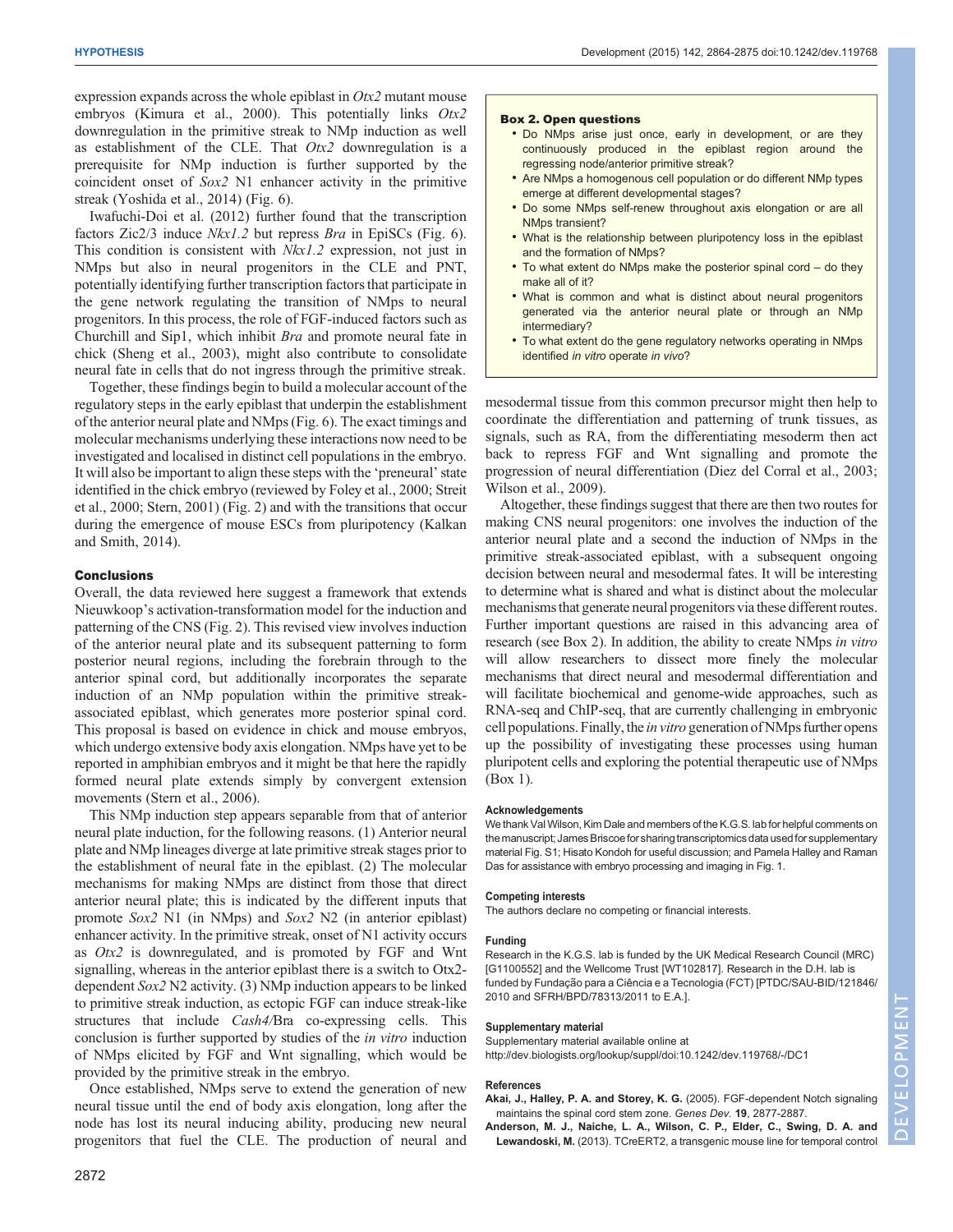<span id="page-9-0"></span>[of Cre-mediated recombination in lineages emerging from the primitive streak or](http://dx.doi.org/10.1371/journal.pone.0062479) tail bud. [PLoS ONE](http://dx.doi.org/10.1371/journal.pone.0062479) 8, e62479.

- [Andoniadou, C. L. and Martinez-Barbera, J. P.](http://dx.doi.org/10.1007/s00018-013-1269-5) (2013). Developmental [mechanisms directing early anterior forebrain specification in vertebrates.](http://dx.doi.org/10.1007/s00018-013-1269-5) Cell. [Mol. Life Sci.](http://dx.doi.org/10.1007/s00018-013-1269-5) 70, 3739-3752.
- Ang, S. L., Conlon, R. A., Jin, O. and Rossant, J. (1994). Positive and negative signals from mesoderm regulate the expression of mouse Otx2 in ectoderm explants. Development 120, 2979-2989.
- [Aulehla, A., Wehrle, C., Brand-Saberi, B., Kemler, R., Gossler, A., Kanzler, B. G.](http://doi:10.1016/S1534-5807(03)00055-8) and Herrmann, B. G. [\(2003\). Wnt3a plays a major role in the segmentation clock](http://doi:10.1016/S1534-5807(03)00055-8) [controlling somitogenesis.](http://doi:10.1016/S1534-5807(03)00055-8) Dev. Cell 4, 395-406.
- Baillie-Johnson, P., van den Brink, S. C., Balayo, T., Turner, D. A. and Martinez Arias, A. (2014). Generation of aggregates of mouse ES cells that show symmetry breaking, polarisation and emergent collective behaviour in vitro. BioRxiv doi:10.1101/005215.
- [Bally-Cuif, L., Gulisano, M., Broccoli, V. and Boncinelli, E.](http://dx.doi.org/10.1016/0925-4773(94)00301-3) (1995). c-otx2 is [expressed in two different phases of gastrulation and is sensitive to retinoic acid](http://dx.doi.org/10.1016/0925-4773(94)00301-3) [treatment in chick embryo.](http://dx.doi.org/10.1016/0925-4773(94)00301-3) Mech. Dev. 49, 49-63.
- Beddington, R. S. (1994). Induction of a second neural axis by the mouse node. Development 120, 613-620.
- Bonnerot, C. and Nicolas, J. F. (1993). Clonal analysis in the intact mouse embryo by intragenic homologous recombination. C. R. Acad. Sci. III 316, 1207-1217.
- Boulet, A. M. and Capecchi, M. R. [\(2012\). Signaling by FGF4 and FGF8 is required](http://dx.doi.org/10.1016/j.ydbio.2012.08.017) [for axial elongation of the mouse embryo.](http://dx.doi.org/10.1016/j.ydbio.2012.08.017) Dev. Biol. 371, 235-245.
- Brown, J. M. and Storey, K. G. [\(2000\). A region of the vertebrate neural plate in](http://dx.doi.org/10.1016/S0960-9822(00)00601-1) [which neighbouring cells can adopt neural or epidermal fates.](http://dx.doi.org/10.1016/S0960-9822(00)00601-1) Curr. Biol. 10, [869-872.](http://dx.doi.org/10.1016/S0960-9822(00)00601-1)
- [Cajal, M., Lawson, K. A., Hill, B., Moreau, A., Rao, J., Ross, A., Collignon, J. and](http://dx.doi.org/10.1242/dev.075499) Camus, A. [\(2012\). Clonal and molecular analysis of the prospective anterior](http://dx.doi.org/10.1242/dev.075499) [neural boundary in the mouse embryo.](http://dx.doi.org/10.1242/dev.075499) Development 139, 423-436.
- Cambray, N. and Wilson, V. [\(2007\). Two distinct sources for a population of](http://dx.doi.org/10.1242/dev.02877) [maturing axial progenitors.](http://dx.doi.org/10.1242/dev.02877) Development 134, 2829-2840.
- [Chalamalasetty, R. B., Garriock, R. J., Dunty, W. C., Jr, Kennedy, M. W.,](http://dx.doi.org/10.1242/dev.110908) [Jailwala, P., Si, H. and Yamaguchi, T. P.](http://dx.doi.org/10.1242/dev.110908) (2014). Mesogenin 1 is a master [regulator of paraxial presomitic mesoderm differentiation.](http://dx.doi.org/10.1242/dev.110908) Development 141, [4285-4297.](http://dx.doi.org/10.1242/dev.110908)
- [Chambers, S. M., Fasano, C. A., Papapetrou, E. P., Tomishima, M., Sadelain, M.](http://dx.doi.org/10.1038/nbt.1529) and Studer, L. [\(2009\). Highly efficient neural conversion of human ES and iPS](http://dx.doi.org/10.1038/nbt.1529) [cells by dual inhibition of SMAD signaling.](http://dx.doi.org/10.1038/nbt.1529) Nat. Biotechnol. 27, 275-280.
- Cox, W. G. and Hemmati-Brivanlou, A. (1995). Caudalization of neural fate by tissue recombination and bFGF. Development 121, 4349-4358.
- Diez del Corral, R. and Storey, K. G. [\(2004\). Opposing FGF and retinoid pathways:](http://dx.doi.org/10.1002/bies.20080) [a signalling switch that controls differentiation and patterning onset in the](http://dx.doi.org/10.1002/bies.20080) [extending vertebrate body axis.](http://dx.doi.org/10.1002/bies.20080) Bioessays 26, 857-869.
- [Diez del Corral, R., Olivera-Martinez, I., Goriely, A., Gale, E., Maden, M. and](http://dx.doi.org/10.1016/S0896-6273(03)00565-8) Storey, K. [\(2003\). Opposing FGF and retinoid pathways control ventral neural](http://dx.doi.org/10.1016/S0896-6273(03)00565-8) [pattern, neuronal differentiation, and segmentation during body axis extension.](http://dx.doi.org/10.1016/S0896-6273(03)00565-8) Neuron 40[, 65-79.](http://dx.doi.org/10.1016/S0896-6273(03)00565-8)
- [Delfino-Machin, M., Lunn, J. S., Breitkreuz, D. N., Akai, J. and Storey, K. G.](http://dx.doi.org/10.1242/dev.02009) [\(2005\). Specification and maintenance of the spinal cord stem zone.](http://dx.doi.org/10.1242/dev.02009) [Development](http://dx.doi.org/10.1242/dev.02009) 132, 4273-4283.
- [Denham, M., Hasegawa, K., Menheniott, T., Rollo, B., Zhang, D., Hough, S.,](http://dx.doi.org/10.1002/stem.1991) [Alshawaf, A., Febbraro, F., Ighaniyan, S., Leung, J. et al.](http://dx.doi.org/10.1002/stem.1991) (2015). Multipotent [caudal neural progenitors derived from human pluripotent stem cells that give rise](http://dx.doi.org/10.1002/stem.1991) [to lineages of the central and peripheral nervous system.](http://dx.doi.org/10.1002/stem.1991) Stem Cells 33, [1759-1770.](http://dx.doi.org/10.1002/stem.1991)
- Dias, M. S. and Schoenwolf, G. C. [\(1990\). Formation of ectopic neurepithelium in](http://dx.doi.org/10.1002/ar.1092280410) [chick blastoderms: age-related capacities for induction and self-differentiation](http://dx.doi.org/10.1002/ar.1092280410) [following transplantation of quail Hensen](http://dx.doi.org/10.1002/ar.1092280410)'s nodes. Anat. Rec. 228, 437-448.
- [Di-Gregorio, A., Sancho, M., Stuckey, D. W., Crompton, L. A., Godwin, J.,](http://dx.doi.org/10.1242/dev.005967) Mishina, Y. and Rodriguez, T. A. [\(2007\). BMP signalling inhibits premature](http://dx.doi.org/10.1242/dev.005967) [neural differentiation in the mouse embryo.](http://dx.doi.org/10.1242/dev.005967) Development 134, 3359-3369.
- [Dunty, W. C., Jr, Kennedy, M. W. L., Chalamalasetty, R. B., Campbell, K. and](http://dx.doi.org/10.1371/journal.pone.0087018) Yamaguchi, T. P. [\(2014\). Transcriptional profiling of Wnt3a mutants identifies](http://dx.doi.org/10.1371/journal.pone.0087018) [Sp transcription factors as essential effectors of the Wnt/beta-catenin pathway in](http://dx.doi.org/10.1371/journal.pone.0087018) [neuromesodermal stem cells.](http://dx.doi.org/10.1371/journal.pone.0087018) PLoS ONE 9, e87018.
- Foley, A. C., Skromne, I. and Stern, C. D. (2000). Reconciling different models of forebrain induction and patterning: a dual role for the hypoblast. Development 127, 3839-3854.
- [Forlani, S., Lawson, K. A. and Deschamps, J.](http://dx.doi.org/10.1242/dev.00573) (2003). Acquisition of Hox codes [during gastrulation and axial elongation in the mouse embryo.](http://dx.doi.org/10.1242/dev.00573) Development 130, [3807-3819.](http://dx.doi.org/10.1242/dev.00573)
- Gallera, J. [\(1971\). Primary induction in birds.](http://dx.doi.org/10.1016/B978-0-12-028609-6.50008-X) Adv. Morphol. 9, 149-180.
- [Garriock, R. J., Chalamalasetty, R. B., Kennedy, M. W., Canizales, L. C.,](http://dx.doi.org/10.1242/dev.111922) [Lewandoski, M. and Yamaguchi, T. P.](http://dx.doi.org/10.1242/dev.111922) (2015). Lineage tracing of [neuromesodermal progenitors reveals novel Wnt-dependent roles in trunk](http://dx.doi.org/10.1242/dev.111922) [progenitor cell maintenance and differentiation.](http://dx.doi.org/10.1242/dev.111922) Development 142, 1628-1638.
- [Gentsch, G. E., Owens, N. D. L., Martin, S. R., Piccinelli, P., Faial, T., Trotter,](http://dx.doi.org/10.1016/j.celrep.2013.08.012) [M. W. B., Gilchrist, M. J. and Smith, J. C.](http://dx.doi.org/10.1016/j.celrep.2013.08.012) (2013). In vivo T-box transcription

[factor profiling reveals joint regulation of embryonic neuromesodermal bipotency.](http://dx.doi.org/10.1016/j.celrep.2013.08.012) Cell Rep. 4[, 1185-1196.](http://dx.doi.org/10.1016/j.celrep.2013.08.012)

- [Gouti, M., Tsakiridis, A., Wymeersch, F. J., Huang, Y., Kleinjung, J., Wilson, V.](http://dx.doi.org/10.1371/journal.pbio.1001937) and Briscoe, J. [\(2014\). In vitro generation of neuromesodermal progenitors](http://dx.doi.org/10.1371/journal.pbio.1001937) [reveals distinct roles for wnt signalling in the specification of spinal cord and](http://dx.doi.org/10.1371/journal.pbio.1001937) [paraxial mesoderm identity.](http://dx.doi.org/10.1371/journal.pbio.1001937) PLoS Biol. 12, e1001937.
- [Greber, B., Wu, G., Bernemann, C., Joo, J. Y., Han, D. W., Ko, K., Tapia, N.,](http://dx.doi.org/10.1016/j.stem.2010.01.003) [Sabour, D., Sterneckert, J., Tesar, P. et al.](http://dx.doi.org/10.1016/j.stem.2010.01.003) (2010). Conserved and divergent [roles of FGF signaling in mouse epiblast stem cells and human embryonic stem](http://dx.doi.org/10.1016/j.stem.2010.01.003) cells. [Cell Stem Cell](http://dx.doi.org/10.1016/j.stem.2010.01.003) 6, 215-226.
- [Greber, B., Coulon, P., Zhang, M., Moritz, S., Frank, S., Mu](http://dx.doi.org/10.1038/emboj.2011.407)̈ller-Molina, A. J., Araúzo-Bravo, M. J., Han, D. W., Pape, H.-C. and Schöler, H. R. (2011). FGF [signalling inhibits neural induction in human embryonic stem cells.](http://dx.doi.org/10.1038/emboj.2011.407) EMBO J. 30, [4874-4884.](http://dx.doi.org/10.1038/emboj.2011.407)
- Hamilton, W. B. and Brickman, J. M. [\(2014\). Erk signaling suppresses embryonic](http://dx.doi.org/10.1016/j.celrep.2014.11.032) [stem cell self-renewal to specify endoderm.](http://dx.doi.org/10.1016/j.celrep.2014.11.032) Cell Rep. 9, 2056-2070.
- Handrigan, G. R. [\(2003\). Concordia discors: duality in the origin of the vertebrate](http://dx.doi.org/10.1046/j.1469-7580.2003.00163.x) tail. J. Anat. 202[, 255-267.](http://dx.doi.org/10.1046/j.1469-7580.2003.00163.x)
- [Henrique, D., Tyler, D., Kintner, C., Heath, J. K., Lewis, J. H., Ish-Horowicz, D.](http://dx.doi.org/10.1101/gad.11.5.603) and Storey, K. G. [\(1997\). Cash4, a novel achaete-scute homolog induced by](http://dx.doi.org/10.1101/gad.11.5.603) Hensen'[s node during generation of the posterior nervous system.](http://dx.doi.org/10.1101/gad.11.5.603) Genes Dev. 11[, 603-615.](http://dx.doi.org/10.1101/gad.11.5.603)
- limura, T. and Pourquié, O. [\(2006\). Collinear activation of Hoxb genes during](http://dx.doi.org/10.1038/nature04838) [gastrulation is linked to mesoderm cell ingression.](http://dx.doi.org/10.1038/nature04838) Nature 442, 568-571.
- [Imuta, Y., Kiyonari, H., Jang, C.-W., Behringer, R. R. and Sasaki, H.](http://dx.doi.org/10.1002/dvg.22376) (2013). [Generation of knock-in mice that express nuclear enhanced green fluorescent](http://dx.doi.org/10.1002/dvg.22376) [protein and tamoxifen-inducible Cre recombinase in the notochord from Foxa2](http://dx.doi.org/10.1002/dvg.22376) [and T loci.](http://dx.doi.org/10.1002/dvg.22376) Genesis 51, 210-218.
- Isaacs, H. V., Pownall, M. E. and Slack, J. M. (1994). eFGF regulates Xbra expression during Xenopus gastrulation. EMBO J. 13, 4469-4481.
- [Iwafuchi-Doi, M., Yoshida, Y., Onichtchouk, D., Leichsenring, M., Driever, W.,](http://dx.doi.org/10.1016/j.ydbio.2010.12.027) [Takemoto, T., Uchikawa, M., Kamachi, Y. and Kondoh, H.](http://dx.doi.org/10.1016/j.ydbio.2010.12.027) (2011). The Pou5f1/ [Pou3f-dependent but SoxB-independent regulation of conserved enhancer N2](http://dx.doi.org/10.1016/j.ydbio.2010.12.027) [initiates Sox2 expression during epiblast to neural plate stages in vertebrates.](http://dx.doi.org/10.1016/j.ydbio.2010.12.027) Dev. Biol. 352[, 354-366.](http://dx.doi.org/10.1016/j.ydbio.2010.12.027)
- [Iwafuchi-Doi, M., Matsuda, K., Murakami, K., Niwa, H., Tesar, P. J., Aruga, J.,](http://dx.doi.org/10.1242/dev.085936) Matsuo, I. and Kondoh, H. [\(2012\). Transcriptional regulatory networks in epiblast](http://dx.doi.org/10.1242/dev.085936) [cells and during anterior neural plate development as modeled in epiblast stem](http://dx.doi.org/10.1242/dev.085936) cells. [Development](http://dx.doi.org/10.1242/dev.085936) 139, 3926-3937.
- Jurberg, A. D., Aires, R., Nó[voa, A., Rowland, J. E. and Mallo, M.](http://dx.doi.org/10.1016/j.ydbio.2014.08.012) (2014). [Compartment-dependent activities of Wnt3a/beta-catenin signaling during](http://dx.doi.org/10.1016/j.ydbio.2014.08.012) [vertebrate axial extension.](http://dx.doi.org/10.1016/j.ydbio.2014.08.012) Dev. Biol. 394, 253-263.
- Kalkan, T. and Smith, A. [\(2014\). Mapping the route from naive pluripotency to](http://dx.doi.org/10.1098/rstb.2013.0540) lineage specification. [Philos. Trans. R. Soc. Lond. B Biol. Sci.](http://dx.doi.org/10.1098/rstb.2013.0540) 369, 20130540.
- Kiecker, C. and Niehrs, C. (2001). A morphogen gradient of Wnt/beta-catenin signalling regulates anteroposterior neural patterning in Xenopus. Development 128, 4189-4201.
- [Kimura, C., Yoshinaga, K., Tian, E., Suzuki, M., Aizawa, S. and Matsuo, I.](http://dx.doi.org/10.1006/dbio.2000.9835) (2000). [Visceral endoderm mediates forebrain development by suppressing](http://dx.doi.org/10.1006/dbio.2000.9835) [posteriorizing signals.](http://dx.doi.org/10.1006/dbio.2000.9835) Dev. Biol. 225, 304-321.
- Kölliker, A. (1884). Die embryonalen Keimblätter und die Gewebe. Z. Wiss. Zool. 40, 179-213.
- Lamb, T. M. and Harland, R. M. (1995). Fibroblast growth factor is a direct neural inducer, which combined with noggin generates anterior-posterior neural pattern. Development 121, 3627-3636.
- Lawson, K. A. and Pedersen, R. A. (1992). Clonal analysis of cell fate during gastrulation and early neurulation in the mouse. Ciba Found. Symp. 165, 3-21; discussion 21–26.
- Li, R. A. and Storey, K. G. [\(2011\). An emerging molecular mechanism for the neural](http://dx.doi.org/10.1038/cr.2011.54) [vs mesodermal cell fate decision.](http://dx.doi.org/10.1038/cr.2011.54) Cell Res. 21, 708-710.
- [Lippmann, E. S., Williams, C. E., Ruhl, D. A., Estevez-Silva, M. C., Chapman,](http://dx.doi.org/10.1016/j.stemcr.2015.02.018) E. R., Coon, J. J. and Ashton, R. S. [\(2015\). Deterministic HOX patterning in](http://dx.doi.org/10.1016/j.stemcr.2015.02.018) [human pluripotent stem cell-derived neuroectoderm.](http://dx.doi.org/10.1016/j.stemcr.2015.02.018) Stem Cell Rep. 4, 632-644.
- [Lolas, M., Valenzuela, P. D. T., Tjian, R., Liu, Z.](http://dx.doi.org/10.1073/pnas.1402612111) (2014). Charting Brachyury[mediated developmental pathways during early mouse embryogenesis.](http://dx.doi.org/10.1073/pnas.1402612111) Proc. [Natl. Acad. Sci. USA](http://dx.doi.org/10.1073/pnas.1402612111) 111, 4478-4483.
- [Lupo, G., Novorol, C., Smith, J. R., Vallier, L., Miranda, E., Alexander, M.,](http://dx.doi.org/10.1098/rsob.120167) [Biagioni, S., Pedersen, R. A. and Harris, W. A.](http://dx.doi.org/10.1098/rsob.120167) (2013). Multiple roles of Activin/ [Nodal, bone morphogenetic protein, fibroblast growth factor and Wnt/beta-catenin](http://dx.doi.org/10.1098/rsob.120167) [signalling in the anterior neural patterning of adherent human embryonic stem cell](http://dx.doi.org/10.1098/rsob.120167) cultures. [Open Biol.](http://dx.doi.org/10.1098/rsob.120167) 3, 120167.
- Mallo, M. and Alonso, C. R. [\(2013\). The regulation of Hox gene expression during](http://dx.doi.org/10.1242/dev.068346) [animal development.](http://dx.doi.org/10.1242/dev.068346) Development 140, 3951-3963.
- Martin, B. L. and Kimelman, D. [\(2008\). Regulation of canonical Wnt signaling by](http://dx.doi.org/10.1016/j.devcel.2008.04.013) [Brachyury is essential for posterior mesoderm formation.](http://dx.doi.org/10.1016/j.devcel.2008.04.013) Dev. Cell 15, 121-133.
- Martin, B. L. and Kimelman, D. [\(2012\). Canonical Wnt signaling dynamically](http://dx.doi.org/10.1016/j.devcel.2011.11.001) [controls multiple stem cell fate decisions during vertebrate body formation.](http://dx.doi.org/10.1016/j.devcel.2011.11.001) Dev. Cell 22[, 223-232.](http://dx.doi.org/10.1016/j.devcel.2011.11.001)
- Maury, Y., Cô[me, J., Piskorowski, R. A., Salah-Mohellibi, N., Chevaleyre, V.,](http://dx.doi.org/10.1038/nbt.3049) [Peschanski, M., Martinat, C. and Nedelec, S.](http://dx.doi.org/10.1038/nbt.3049) (2015). Combinatorial analysis of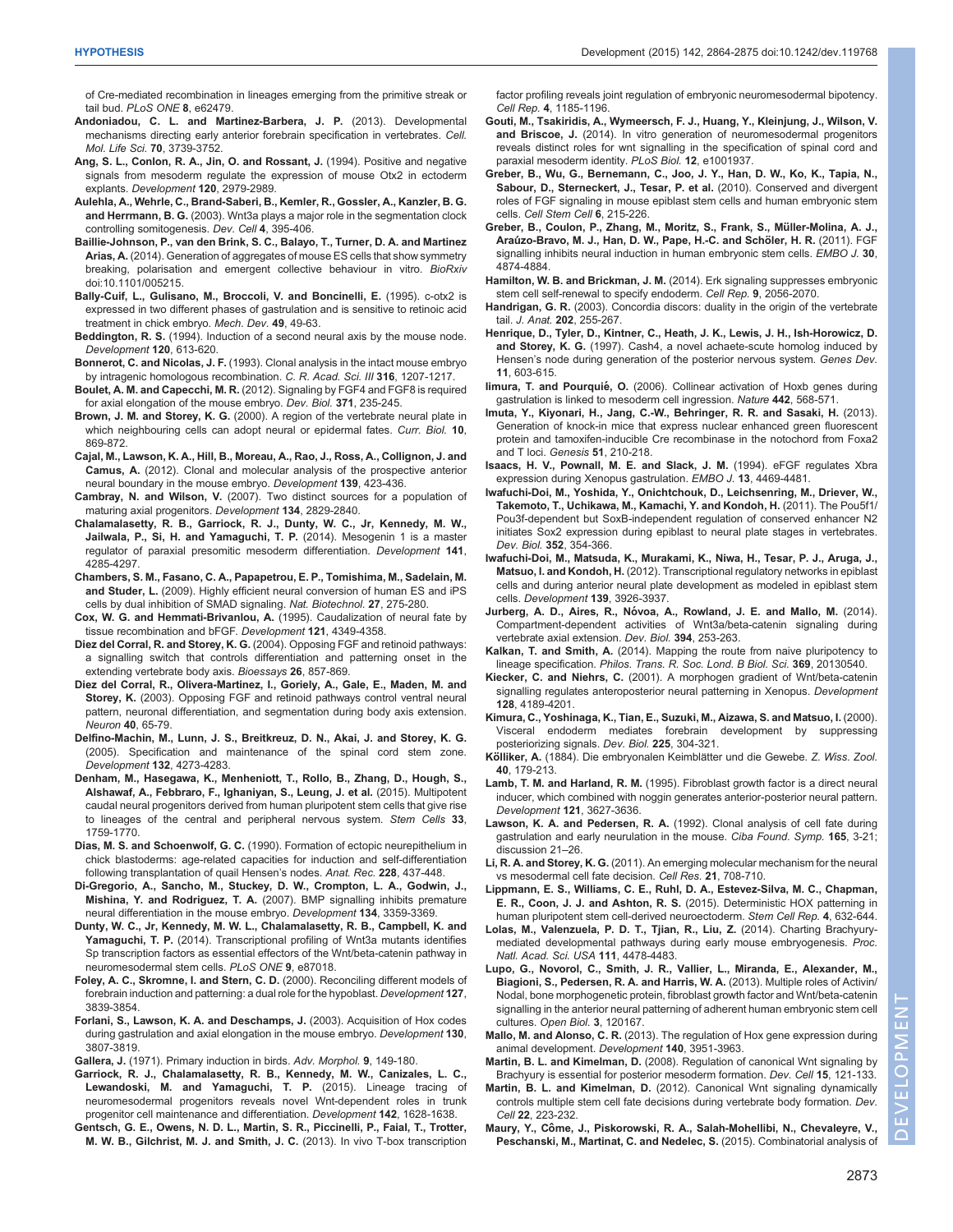<span id="page-10-0"></span>[developmental cues efficiently converts human pluripotent stem cells into multiple](http://dx.doi.org/10.1038/nbt.3049) [neuronal subtypes.](http://dx.doi.org/10.1038/nbt.3049) Nat. Biotechnol. 33, 89-96.

- [Mazzoni, E. O., Mahony, S., Peljto, M., Patel, T., Thornton, S. R., McCuine, S.,](http://dx.doi.org/10.1038/nn.3490) [Reeder, C., Boyer, L. A., Young, R. A., Gifford, D. K. et al.](http://dx.doi.org/10.1038/nn.3490) (2013). Saltatory [remodeling of Hox chromatin in response to rostrocaudal patterning signals.](http://dx.doi.org/10.1038/nn.3490) Nat. Neurosci. 16[, 1191-1198.](http://dx.doi.org/10.1038/nn.3490)
- [McGrew, M. J., Sherman, A., Lillico, S. G., Ellard, F. M., Radcliffe, P. A.,](http://dx.doi.org/10.1242/dev.022020) [Gilhooley, H. J., Mitrophanous, K. A., Cambray, N., Wilson, V. and Sang, H.](http://dx.doi.org/10.1242/dev.022020) [\(2008\). Localised axial progenitor cell populations in the avian tail bud are not](http://dx.doi.org/10.1242/dev.022020) [committed to a posterior Hox identity.](http://dx.doi.org/10.1242/dev.022020) Development 135, 2289-2299.
- Megason, S. G. and McMahon, A. P. (2002). A mitogen gradient of dorsal midline Wnts organizes growth in the CNS. Development 129, 2087-2098.
- [Meinhardt, A., Eberle, D., Tazaki, A., Ranga, A., Niesche, M., Wilsch](http://dx.doi.org/10.1016/j.stemcr.2014.09.020)Brä[uninger, M., Stec, A., Schackert, G., Lutolf, M. and Tanaka, E. M.](http://dx.doi.org/10.1016/j.stemcr.2014.09.020) (2014). [3D reconstitution of the patterned neural tube from embryonic stem cells.](http://dx.doi.org/10.1016/j.stemcr.2014.09.020) Stem Cell Rep. 3[, 987-999.](http://dx.doi.org/10.1016/j.stemcr.2014.09.020)
- [Merrill, B. J., Pasolli, H. A., Polak, L., Rendl, M., Garcia-Garcia, M. J., Anderson,](http://dx.doi.org/10.1242/dev.00935) K. V. and Fuchs, E. [\(2004\). Tcf3: a transcriptional regulator of axis induction in the](http://dx.doi.org/10.1242/dev.00935) [early embryo.](http://dx.doi.org/10.1242/dev.00935) Development 131, 263-274.
- [Naiche, L. A., Holder, N. and Lewandoski, M.](http://dx.doi.org/10.1073/pnas.1007417108) (2011). FGF4 and FGF8 comprise [the wavefront activity that controls somitogenesis.](http://dx.doi.org/10.1073/pnas.1007417108) Proc. Natl. Acad. Sci. USA 108, [4018-4023.](http://dx.doi.org/10.1073/pnas.1007417108)
- [Neijts, R., Simmini, S., Giuliani, F., van Rooijen, C. and Deschamps, J.](http://dx.doi.org/10.1002/dvdy.24027) (2014). [Region-specific regulation of posterior axial elongation during vertebrate](http://dx.doi.org/10.1002/dvdy.24027) [embryogenesis.](http://dx.doi.org/10.1002/dvdy.24027) Dev. Dyn. 243, 88-98.
- Nieuwkoop, P. D. [\(1952\). Activation and organization of the central nervous system](http://dx.doi.org/10.1002/jez.1401200104) [in amphibians. Part III. Synthesis of a new working hypothesis.](http://dx.doi.org/10.1002/jez.1401200104) J. Exp. Zool. 120, [83-108.](http://dx.doi.org/10.1002/jez.1401200104)
- Nieuwkoop, P. D. and Nigtevecht, G. V. (1954). Neural activation and transformation in explants of competent ectoderm under the influence of fragments of anterior notochord in Urodeles. J. Embryol. Exp. Morphol. 2, 175-193.
- Nordströ[m, U., Jessell, T. M. and Edlund, T.](http://dx.doi.org/10.1038/nn0602-854) (2002). Progressive induction of [caudal neural character by graded Wnt signaling.](http://dx.doi.org/10.1038/nn0602-854) Nat. Neurosci. 5, 525-532.
- Nordströ[m, U., Maier, E., Jessell, T. M. and Edlund, T.](http://dx.doi.org/10.1371/journal.pbio.0040252) (2006). An early role for [Wnt signaling in specifying neural patterns of Cdx and Hox gene expression and](http://dx.doi.org/10.1371/journal.pbio.0040252) [motor neuron subtype identity.](http://dx.doi.org/10.1371/journal.pbio.0040252) PLoS Biol. 4, e252.
- [Nowotschin, S., Ferrer-Vaquer, A., Concepcion, D., Papaioannou, V. E. and](http://dx.doi.org/10.1016/j.ydbio.2012.04.012) Hadjantonakis, A.-K. [\(2012\). Interaction of Wnt3a, Msgn1 and Tbx6 in neural](http://dx.doi.org/10.1016/j.ydbio.2012.04.012) [versus paraxial mesoderm lineage commitment and paraxial mesoderm](http://dx.doi.org/10.1016/j.ydbio.2012.04.012) [differentiation in the mouse embryo.](http://dx.doi.org/10.1016/j.ydbio.2012.04.012) Dev. Biol. 367, 1-14.
- [Olivera-Martinez, I. and Storey, K. G.](http://dx.doi.org/10.1242/dev.000216) (2007). Wnt signals provide a timing [mechanism for the FGF-retinoid differentiation switch during vertebrate body axis](http://dx.doi.org/10.1242/dev.000216) extension. [Development](http://dx.doi.org/10.1242/dev.000216) 134, 2125-2135.
- [Olivera-Martinez, I., Harada, H., Halley, P. A. and Storey, K. G.](http://dx.doi.org/10.1371/journal.pbio.1001415) (2012). Loss of [FGF-dependent mesoderm identity and rise of endogenous retinoid signalling](http://dx.doi.org/10.1371/journal.pbio.1001415) [determine cessation of body axis elongation.](http://dx.doi.org/10.1371/journal.pbio.1001415) PLoS Biol. 10, e1001415.
- [Olivera-Martinez, I., Schurch, N., Li, R. A., Song, J., Halley, P. A., Das, R. M.,](http://dx.doi.org/10.1242/dev.112623) [Burt, D. W., Barton, G. J. and Storey, K. G.](http://dx.doi.org/10.1242/dev.112623) (2014). Major transcriptome re[organisation and abrupt changes in signalling, cell cycle and chromatin regulation](http://dx.doi.org/10.1242/dev.112623) [at neural differentiation in vivo.](http://dx.doi.org/10.1242/dev.112623) Development 141, 3266-3276.
- [Osorno, R., Tsakiridis, A., Wong, F., Cambray, N., Economou, C., Wilkie, R.,](http://dx.doi.org/10.1242/dev.078071) [Blin, G., Scotting, P. J., Chambers, I. and Wilson, V.](http://dx.doi.org/10.1242/dev.078071) (2012). The developmental [dismantling of pluripotency is reversed by ectopic Oct4 expression.](http://dx.doi.org/10.1242/dev.078071) Development 139[, 2288-2298.](http://dx.doi.org/10.1242/dev.078071)
- [Ozair, M. Z., Kintner, C. and Brivanlou, A. H.](http://dx.doi.org/10.1002/wdev.90) (2013a). Neural induction and early patterning in vertebrates. [Wiley Interdiscip. Rev. Dev. Biol.](http://dx.doi.org/10.1002/wdev.90) 2, 479-498.
- [Ozair, M. Z., Noggle, S., Warmflash, A., Krzyspiak, J. E. and Brivanlou, A. H.](http://dx.doi.org/10.1002/stem.1246) [\(2013b\). SMAD7 directly converts human embryonic stem cells to telencephalic](http://dx.doi.org/10.1002/stem.1246) [fate by a default mechanism.](http://dx.doi.org/10.1002/stem.1246) Stem Cells 31, 35-47.
- [Peljto, M., Dasen, J. S., Mazzoni, E. O., Jessell, T. M. and Wichterle, H.](http://dx.doi.org/10.1016/j.stem.2010.07.013) (2010). [Functional diversity of ESC-derived motor neuron subtypes revealed through](http://dx.doi.org/10.1016/j.stem.2010.07.013) [intraspinal transplantation.](http://dx.doi.org/10.1016/j.stem.2010.07.013) Cell Stem Cell 7, 355-366.
- [Perantoni, A. O., Timofeeva, O., Naillat, F., Richman, C., Pajni-Underwood, S.,](http://dx.doi.org/10.1242/dev.01945) [Wilson, C., Vainio, S., Dove, L. F. and Lewandoski, M.](http://dx.doi.org/10.1242/dev.01945) (2005). Inactivation of [FGF8 in early mesoderm reveals an essential role in kidney development.](http://dx.doi.org/10.1242/dev.01945) [Development](http://dx.doi.org/10.1242/dev.01945) 132, 3859-3871.
- Rhinn, M., Dierich, A., Shawlot, W., Behringer, R. R., Le Meur, M. and Ang, S. L. (1998). Sequential roles for Otx2 in visceral endoderm and neuroectoderm for forebrain and midbrain induction and specification. Development 125, 845-856.
- [Sasai, N., Kutejova, E. and Briscoe, J.](http://dx.doi.org/10.1371/journal.pbio.1001907) (2014). Integration of signals along [orthogonal axes of the vertebrate neural tube controls progenitor competence and](http://dx.doi.org/10.1371/journal.pbio.1001907) [increases cell diversity.](http://dx.doi.org/10.1371/journal.pbio.1001907) PLoS Biol. 12, e1001907.
- [Savory, J. G., Bouchard, N., Pierre, V., Rijli, F. M., De Repentigny, Y., Kothary, R.](http://dx.doi.org/10.1242/dev.041582) and Lohnes, D. [\(2009\). Cdx2 regulation of posterior development through non-](http://dx.doi.org/10.1242/dev.041582)Hox targets. [Development](http://dx.doi.org/10.1242/dev.041582) 136, 4099-4110.
- [Schubert, F. R., Fainsod, A., Gruenbaum, Y. and Gruss, P.](http://dx.doi.org/10.1016/0925-4773(95)00358-8) (1995). Expression of [the novel murine homeobox gene Sax-1 in the developing nervous system.](http://dx.doi.org/10.1016/0925-4773(95)00358-8) Mech. Dev. 51[, 99-114.](http://dx.doi.org/10.1016/0925-4773(95)00358-8)
- Selleck, M. A. and Stern, C. D. (1991). Fate mapping and cell lineage analysis of Hensen's node in the chick embryo. Development 112, 615-626.
- Shawlot, W. and Behringer, R. R. [\(1995\). Requirement for LIml in head-organizer](http://dx.doi.org/10.1038/374425a0) function. Nature 374[, 425-430.](http://dx.doi.org/10.1038/374425a0)
- [Sheng, G., dos Reis, M. and Stern, C. D.](http://dx.doi.org/10.1016/S0092-8674(03)00927-9) (2003). Churchill, a zinc finger [transcriptional activator, regulates the transition between gastrulation and](http://dx.doi.org/10.1016/S0092-8674(03)00927-9) [neurulation.](http://dx.doi.org/10.1016/S0092-8674(03)00927-9) Cell 115, 603-613.
- Spann, P., Ginsburg, M., Rangini, Z., Fainsod, A., Eyal Giladi, H. and Gruenbaum, Y. (1994). The spatial and temporal dynamics of Sax1 (CHox3) homeobox gene expression in the chick's spinal cord. Development 120, 1817-1828.
- Spratt, N. T. [\(1952\). Localization of the prospective neural plate in the early chick](http://dx.doi.org/10.1002/jez.1401200105) blastoderm. [J. Exp. Zool.](http://dx.doi.org/10.1002/jez.1401200105) 120, 109-130.
- Stern, C. D. [\(2001\). Initial patterning of the central nervous system: how many](http://dx.doi.org/10.1038/35053563) organizers? [Nat. Rev. Neurosci.](http://dx.doi.org/10.1038/35053563) 2, 92-98.
- Stern, C. [\(2005\). Neural Induction: old problem, new findings, yet more questions.](http://dx.doi.org/10.1242/dev.01794) [Development](http://dx.doi.org/10.1242/dev.01794) 132, 2007-2021.
- Stern, C. D. [\(2006\). Neural induction: 10 years on since the](http://dx.doi.org/10.1016/j.ceb.2006.09.002) 'default model'. Curr. [Opin. Cell Biol.](http://dx.doi.org/10.1016/j.ceb.2006.09.002) 18, 692-697.
- [Stern, C. D., Charite, J., Deschamps, J., Duboule, D., Durston, A. J., Kmita, M.,](http://dx.doi.org/10.1387/ijdb.052095cs) [Nicolas, J.-F., Palmeirim, I., Smith, J. C. and Wolpert, L.](http://dx.doi.org/10.1387/ijdb.052095cs) (2006). Head-tail [patterning of the vertebrate embryo: one, two or many unresolved problems?](http://dx.doi.org/10.1387/ijdb.052095cs) [Int. J. Dev. Biol.](http://dx.doi.org/10.1387/ijdb.052095cs) 50, 3-15.
- Storey, K. G., Crossley, J. M., De Robertis, E. M., Norris, W. E. and Stern, C. D. (1992). Neural induction and regionalisation in the chick embryo. Development 114, 729-741.
- Storey, K. G., Goriely, A., Sargent, C. M., Brown, J. M., Burns, H. D., Abud, H. M. and Heath, J. K. (1998). Early posterior neural tissue is induced by FGF in the chick embryo. Development 125, 473-484.
- [Streit, A., Berliner, A. J., Papanayotou, C., Sirulnik, A. and Stern, C. D.](http://dx.doi.org/10.1038/35017617) (2000). [Initiation of neural induction by FGF signalling before gastrulation.](http://dx.doi.org/10.1038/35017617) Nature 406, [74-78.](http://dx.doi.org/10.1038/35017617)
- [Takada, S., Stark, K. L., Shea, M. J., Vassileva, G., McMahon, J. A. and](http://dx.doi.org/10.1101/gad.8.2.174) McMahon, A. P. [\(1994\). Wnt-3a regulates somite and tailbud formation in the](http://dx.doi.org/10.1101/gad.8.2.174) [mouse embryo.](http://dx.doi.org/10.1101/gad.8.2.174) Genes Dev. 8, 174-189.
- [Takemoto, T., Uchikawa, M., Kamachi, Y. and Kondoh, H.](http://dx.doi.org/10.1242/dev.02196) (2006). Convergence [of Wnt and FGF signals in the genesis of posterior neural plate through activation](http://dx.doi.org/10.1242/dev.02196) [of the Sox2 enhancer N-1.](http://dx.doi.org/10.1242/dev.02196) Development 133, 297-306.
- [Takemoto, T., Uchikawa, M., Yoshida, M., Bell, D. M., Lovell-Badge, R.,](http://dx.doi.org/10.1038/nature09729) Papaioannou, V. E. and Kondoh, H. [\(2011\). Tbx6-dependent Sox2 regulation](http://dx.doi.org/10.1038/nature09729) [determines neural or mesodermal fate in axial stem cells.](http://dx.doi.org/10.1038/nature09729) Nature 470, 394-398.
- [Tamashiro, D. A. A., Alarcon, V. B. and Marikawa, Y.](http://dx.doi.org/10.1016/j.diff.2012.02.010) (2012). Nkx1-2 is a [transcriptional repressor and is essential for the activation of Brachyury in P19](http://dx.doi.org/10.1016/j.diff.2012.02.010) [mouse embryonal carcinoma cell.](http://dx.doi.org/10.1016/j.diff.2012.02.010) Differentiation 83, 282-292.
- [Thomson, M., Liu, S. J., Zou, L.-N., Smith, Z., Meissner, A. and Ramanathan, S.](http://dx.doi.org/10.1016/j.cell.2011.05.017) [\(2011\). Pluripotency factors in embryonic stem cells regulate differentiation into](http://dx.doi.org/10.1016/j.cell.2011.05.017) [germ layers.](http://dx.doi.org/10.1016/j.cell.2011.05.017) Cell **145**, 875-889.
- Tsakiridis, A. and Wilson, V. [\(2015\). Assessing the bipotency of in vitro-derived](http://dx.doi.org/10.12688/f1000research.6345.1) [neuromesodermal progenitors.](http://dx.doi.org/10.12688/f1000research.6345.1) F1000 Res. 4, 100.
- [Tsakiridis, A., Huang, Y., Blin, G., Skylaki, S., Wymeersch, F., Osorno, R.,](http://dx.doi.org/10.1242/dev.101014) [Economou, C., Karagianni, E., Zhao, S., Lowell, S. et al.](http://dx.doi.org/10.1242/dev.101014) (2014). Distinct Wnt[driven primitive streak-like populations reflect in vivo lineage precursors.](http://dx.doi.org/10.1242/dev.101014) [Development](http://dx.doi.org/10.1242/dev.101014) 141, 1209-1221.
- [Turner, D. A., Hayward, P. C., Baillie-Johnson, P., Rue, P., Broome, R., Faunes,](http://dx.doi.org/10.1242/dev.112979) F. and Martinez Arias, A. [\(2014a\). Wnt/beta-catenin and FGF signalling direct](http://dx.doi.org/10.1242/dev.112979) [the specification and maintenance of a neuromesodermal axial progenitor in](http://dx.doi.org/10.1242/dev.112979) [ensembles of mouse embryonic stem cells.](http://dx.doi.org/10.1242/dev.112979) Development 141, 4243-4253.
- Turner, D. A., Rué[, P., Mackenzie, J. P., Davies, E. and Martinez Arias, A.](http://dx.doi.org/10.1186/s12915-014-0063-7) [\(2014b\). Brachyury cooperates with Wnt/beta-catenin signalling to elicit primitive](http://dx.doi.org/10.1186/s12915-014-0063-7)[streak-like behaviour in differentiating mouse embryonic stem cells.](http://dx.doi.org/10.1186/s12915-014-0063-7) BMC Biol. 12. [488.](http://dx.doi.org/10.1186/s12915-014-0063-7)
- [Tzouanacou, E., Wegener, A., Wymeersch, F. J., Wilson, V. and Nicolas, J.-F.](http://dx.doi.org/10.1016/j.devcel.2009.08.002) [\(2009\). Redefining the progression of lineage segregations during mammalian](http://dx.doi.org/10.1016/j.devcel.2009.08.002) [embryogenesis by clonal analysis.](http://dx.doi.org/10.1016/j.devcel.2009.08.002) Dev. Cell 17, 365-376.
- [Uchikawa, M., Ishida, Y., Takemoto, T., Kamachi, Y. and Kondoh, H.](http://dx.doi.org/10.1016/S1534-5807(03)00088-1) (2003). [Functional analysis of chicken Sox2 enhancers highlights an array of diverse](http://dx.doi.org/10.1016/S1534-5807(03)00088-1) [regulatory elements that are conserved in mammals.](http://dx.doi.org/10.1016/S1534-5807(03)00088-1) Dev. Cell 4, 509-519.
- [van de Ven, C., Bialecka, M., Neijts, R., Young, T., Rowland, J. E., Stringer, E. J.,](http://dx.doi.org/10.1242/dev.066118) [Van Rooijen, C., Meijlink, F., Novoa, A., Freund, J.-N. et al.](http://dx.doi.org/10.1242/dev.066118) (2011). Concerted [involvement of Cdx/Hox genes and Wnt signaling in morphogenesis of the caudal](http://dx.doi.org/10.1242/dev.066118) [neural tube and cloacal derivatives from the posterior growth zone.](http://dx.doi.org/10.1242/dev.066118) Development 138[, 3451-3462.](http://dx.doi.org/10.1242/dev.066118)
- van den Akker, E., Forlani, S., Chawengsaksophak, K., de Graaff, W., Beck, F., Meyer, B. I. and Deschamps, J. (2002). Cdx1 and Cdx2 have overlapping functions in anteroposterior patterning and posterior axis elongation. Development 129, 2181-2193.
- [van den Brink, S. C., Baillie-Johnson, P., Balayo, T., Hadjantonakis, A.-K.,](http://dx.doi.org/10.1242/dev.113001) [Nowotschin, S., Turner, D. A. and Martinez Arias, A.](http://dx.doi.org/10.1242/dev.113001) (2014). Symmetry [breaking, germ layer specification and axial organisation in aggregates of mouse](http://dx.doi.org/10.1242/dev.113001) [embryonic stem cells.](http://dx.doi.org/10.1242/dev.113001) Development 141, 4231-4242.

π